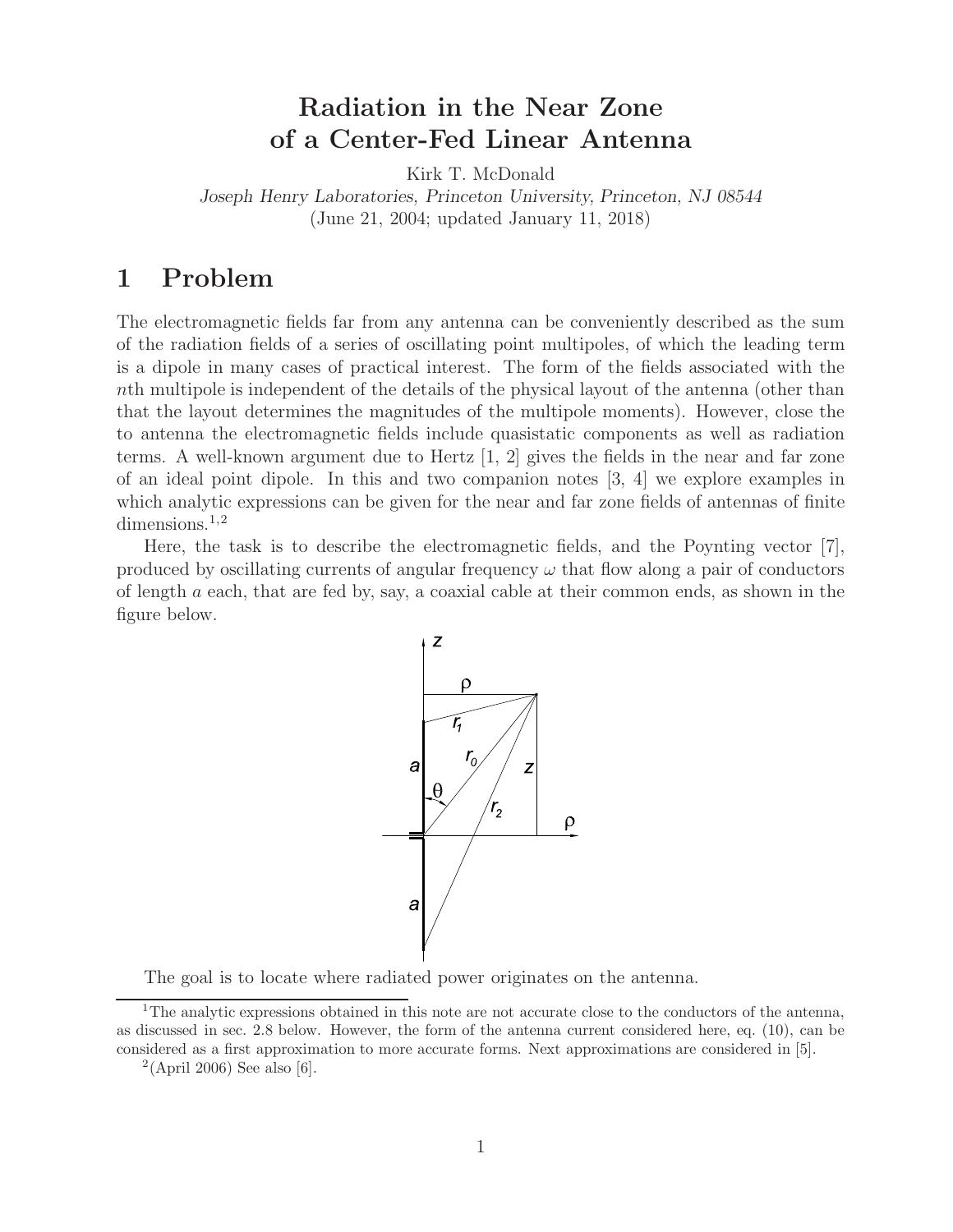### **2 Solution**

From a quantum perspective, a solution may be elusive. The uncertainty principle tells us that photons radiated into a broad angular pattern cannot be localized to much less than a wavelength.<sup>3</sup> Nonetheless, it is compelling to seek a classical answer to the question of where radiated power is radiated from.

A brief review that discusses some of the difficulties in classical approaches to this problem is given in [8]; a more extensive review is [9].

While Hertz's original discussion of point dipole radiators [1] gave expressions for the electromagnetic fields at all distances from the point source, calculations of radiation from finite-size antennas before 1920 only gave expressions for the fields in the radiation zone, *i.e.*, more than several wavelengths distant from the source. This type of calculation is based on a plausible model of the distribution of current along the antenna [10], as illustrated in sec. 9.4A of [11]. The far-field radiation pattern is based on calculation of the Poynting vector. The spirit of this approach is that if the Poynting vector could also be calculated in the near zone, its (time-average) strength at the surface of the antenna conductors could be taken as describing the distribution of radiation from the surface of the antenna.

For an antenna whose conductors lie along the z-axis, it is natural to use a cylindrical coordinate system  $(\rho, \phi, z)$  when close to the antenna. Then, the flow of energy away from the antenna should be described by the  $\rho$  component of the Poynting vector,

$$
S_{\rho} = \frac{c}{4\pi} E_z B_{\phi},\tag{1}
$$

in Gaussian units. We are led to ascribe the power  $dP(z)$  of the radiation emitted from a segment of length dz of the antenna as.

$$
dP = 2\pi\rho \ dz \ S_{\rho} = \frac{c}{4\pi} dz \ E_z (2\pi\rho B_{\phi}). \tag{2}
$$

According to Ampère's law, the azimuthal magnetic field,  $B_{\phi}$  close to the antenna is related to the current  $I(z, t)$  along the antenna by,

$$
2\pi \rho B_{\phi} = \frac{4\pi}{c} I. \tag{3}
$$

Thus we can calculate the power emitted at position z along the linear antenna as,

$$
\frac{dP(z,t)}{dz} = E_z(\rho = 0, z, t)I(z,t).
$$
\n(4)

This prescription was apparently first pointed out by Brillouin in 1922 [12], but it is hardly surprising if we recall that Poynting's derivation [7] began by noting that the rate per unit volume at which the sources lose power to the fields −**E** · **J**, where **J** is the current density.

Hence, if we can calculate the field  $E_z$  at the surface of the conductors of the antenna when these carry current  $I$ , we can then say that the radiation is emitted from the antenna according to eq.  $(1)$  or  $(4)$ .

<sup>&</sup>lt;sup>3</sup>In the Heisenberg uncertainty relation,  $\Delta z \Delta P_z \gtrsim \hbar$ , we have  $\Delta P_z \approx P = \hbar k$  for a radiation pattern<br>a<sup>2</sup><br>is the aggregation parally appeal of 1 noding as is the sees for dinals aptenness. Then  $\Delta z \ge 1/k$  and  $\Delta z$ with "vertical" angular spread  $\approx 1$  radian, as is the case for dipole antennas. Then,  $\Delta z \gtrsim 1/k = \lambda/2\pi$ .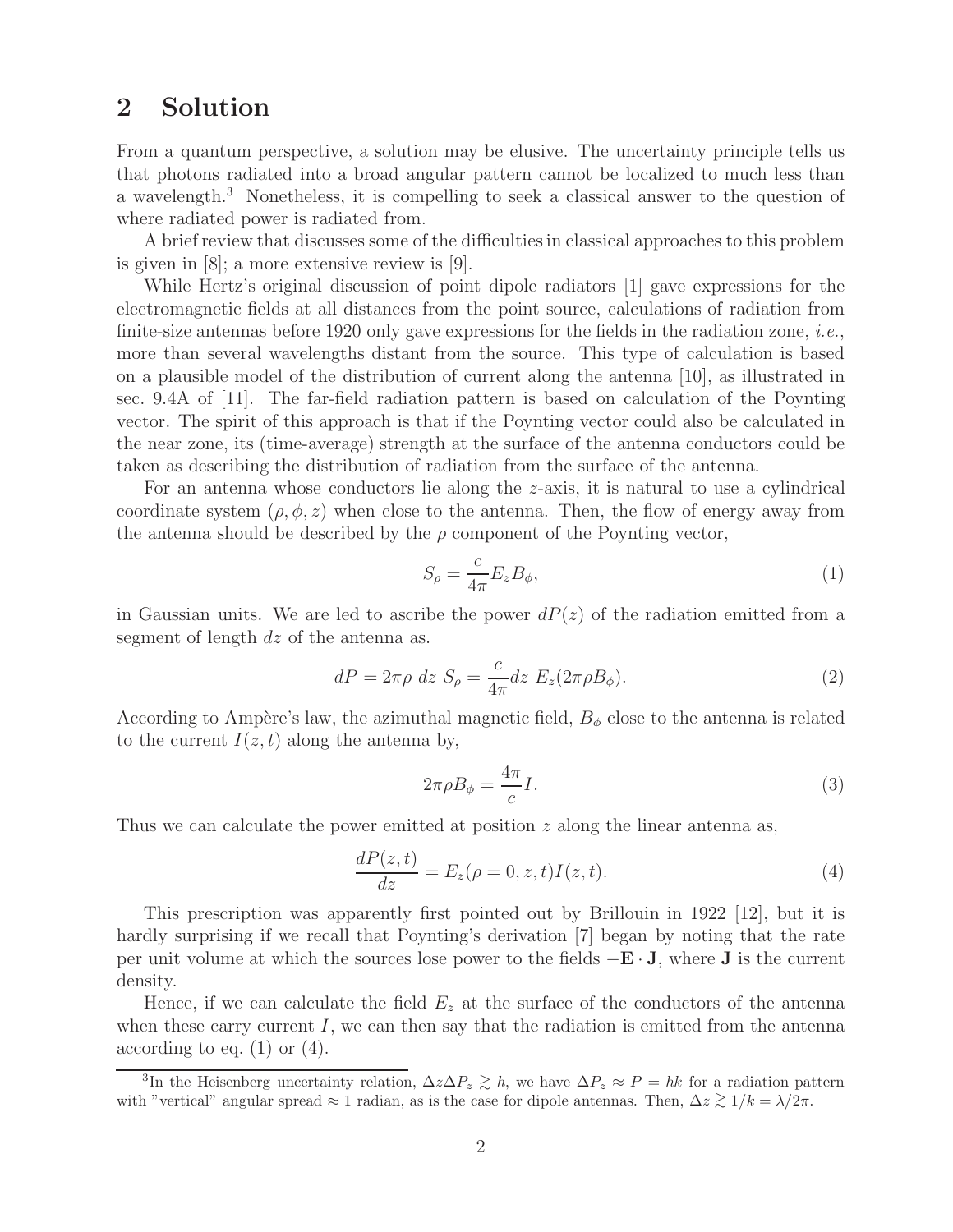An immediate conceptual problem is that if for simplicity of calculation, we approximate the conductors as perfect conductors, then the tangential component of the electric field must vanish. For the geometry described above, this would imply that  $E_z = 0$ , and hence that the radiation (as described by the Poynting vector) cannot come from the conductors of the antenna itself [13]!

Of course, the antenna is not a power source, but is fed from an appropriate generator by a transmission line, perhaps a coaxial cable. The logic of the preceding paragraphs seems to be impelling us to the vision that the radiation from a good or perfectly conducting antenna is emitted at the feed point to the antenna.<sup>4</sup> This would be little different from Hertz's analysis of an idealized point dipole radiator.

As Sommerfeld reminds us (p. 130 of [16]), "conductors are nonconductors of energy." Rather than thinking of the conductors of an antenna as sources of radiation, it may be better to consider them as a kind of inverse wave guide, which "tells" the radiation where not to  $\text{go.}^5$ 

Of course, if the currents in the antenna are known, the electromagnetic fields and the associated Poynting vector can be computed from them. If we can somehow "guess" the form of those current distributions, we can proceed without the benefit of a full solution.

It was first pointed out by Kliatzkin in 1927 [18] (in Russian; for an English version, see [19]), that the near fields due to simple current distributions in linear antennas can be deduced analytically via the retarded potentials. The solution given below follows this argument. See also [20, 21], sec. 8.11 of [22], sec. 9.25 of [23], sec. 5.2 of [8], chap. 5 of [24] (which has a very extensive bibliography), [25], and sec. 12.03 of [26].

A possibly astonishing feature of the solution is that although the derivation appears to begin with the premise of perfect conductors, nonetheless a nonzero tangential electric field is eventually deduced such that the Poynting vector appears to emerge from the surface of the conductor. As argued in sec. 4.16 of [15], this solution can be regarded as a limiting case of thin conductors of small but nonzero radius, with zero tangential electric field and Poynting vector parallel to the surface (although lines of the latter bend sharply away from the surface). This issue will be revisited in sec. 2.8.

The ambiguities in the classic treatments of linear antennas provided a motivation for Schelkunoff [23, 27, 28, 29] to consider biconical antennas [4], in the analysis of which the tangential component of the electric field can be held to zero at the surface of the conductors, thereby perhaps avoiding many of the shortcomings of the following discussion.

Another important advance in antenna methodology was the integral-equation approach of Pocklington  $[10]$  and Hallén  $[30]$  which successfully implements the perfect conductor

See [17] for discussion of the Poynting vector in the scattering of a plane electromagnetic wave by a small conducting sphere.

<sup>&</sup>lt;sup>4</sup>This view appears generally unpopular with antenna engineers, and is little discussed in the literature. Exceptions include [14] and sec. 4.16 of [15].

<sup>&</sup>lt;sup>5</sup>An antenna is sometimes regarded as a scatterer of the TEM wave that propagates towards the feedpoint in a coaxial feed cable. We can imagine separating the total electromagnetic fields into parts that are emitted from the end of the feed cable, and parts that are scattered (*i.e.*, emitted) by the conductors of the antenna. However, the Poynting vector is a quadratic function of the fields and a decomposition of the electric and magnetic fields does not lead to a crisp decomposition of the Poynting vector into "incident" and "scattered" terms except far from the antenna. That is, the view of an antenna radiation as a kind of scattering process is not well supported by analysis of the Poynting vector close to the antenna.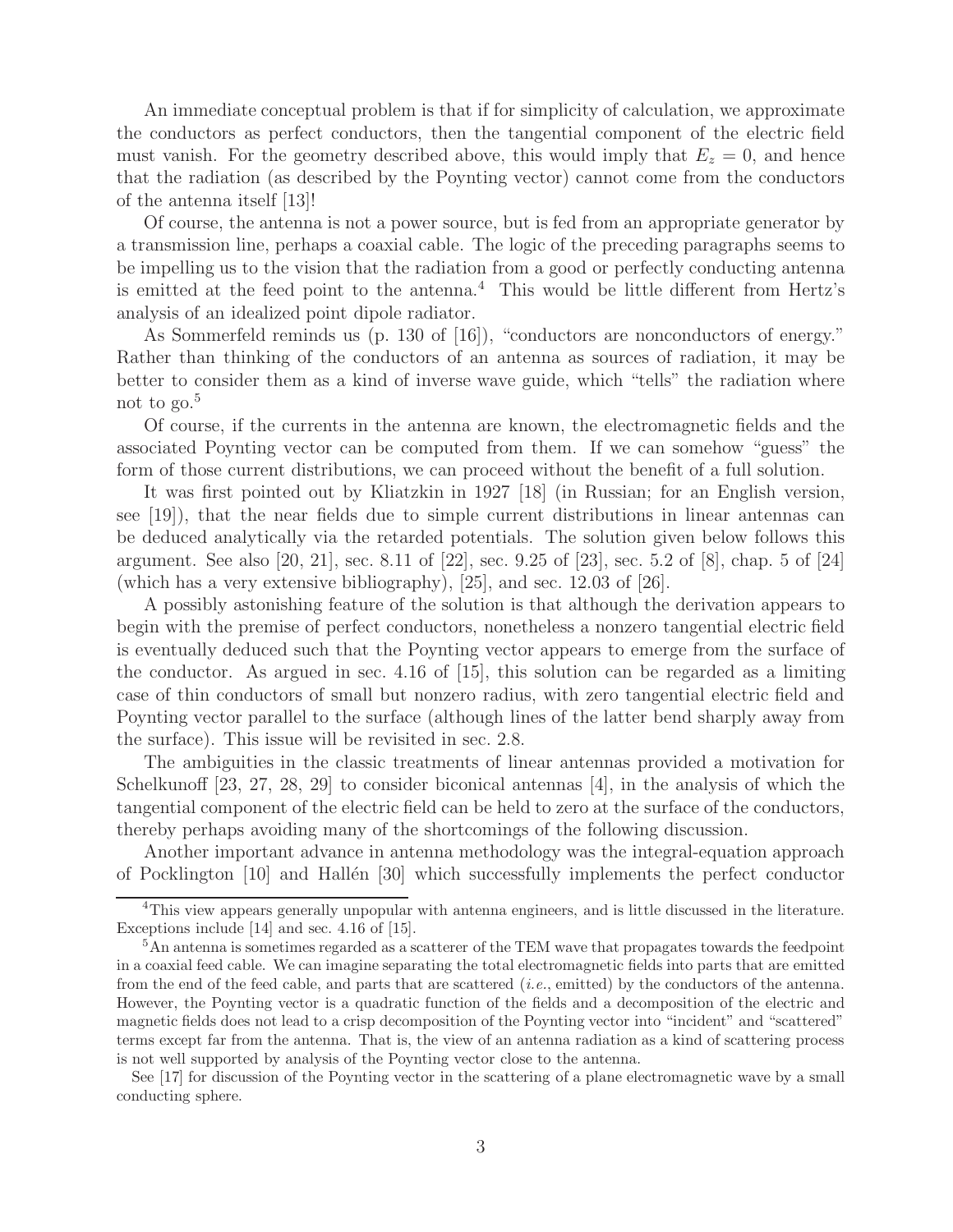boundary condition in a manner that is well suited for numerical computation (although Hallén's original work was analytic). This approach forms the basis of contemporary NEC (Numerical Electromagnetic Codes), an example of which is given in sec. 2.8. See also [5].

### **2.1 Voltage and Current Distribution Along a Thin, Straight, Perfectly Conducting Wire**

It is much easier to calculate the potentials and fields if the current distribution is known. In a typical engineering problem involving antennas only the drive voltage  $V_0(t)$  is specified, and the resulting current distribution must be calculated along with the fields. However, in the approximation of a thin, perfectly conducting wire, the form of the current distribution can be deduced from general considerations, first given by Pocklington in 1897 [10].

Throughout this problem we consider the currents and voltages to have angular frequency  $ω$ , and we write their time dependence at  $e^{-iωt}$ . We work in the Lorenz gauge [31], and in Gaussian units, so the scalar potential  $V$  and the vector potential  $\bf{A}$  are related by,

$$
\nabla \cdot \mathbf{A} = -\frac{1}{c} \frac{\partial V}{\partial t} = ikV,
$$
\n(5)

where c is the speed of light and  $k = \omega/c$  is the wave number.

We take the portion of the wire of interest to lie along the  $z$  axis. The vector potential at the wire is dominated by the contribution from the nearby currents that flow along the  $z$  axis. Thus, the only significant component of the vector potential the wire is its z component, and eq. (5) becomes,

$$
\frac{\partial A_z}{\partial z} = ikV,\tag{6}
$$

Although real wires have finite resistance, this resistance is typically small compared to the radiation resistance (to be found below). Hence, it is a good approximation to consider the wires to be perfect conductors in antenna problems. In this approximation, the z component of the electric field vanishes at the wire, and we have,

$$
E_z(\text{along the wire}) = 0 = -\frac{\partial V}{\partial z} - \frac{1}{c}\frac{\partial A_z}{\partial t} = -\frac{\partial V}{\partial z} + ikA_z.
$$
 (7)

Thus, on the wire,

$$
\frac{\partial V}{\partial z} = ikA_z.
$$
 (8)

Combining eqs. (6) and (8) we obtain,

$$
\frac{\partial^2 V}{\partial z^2} = -k^2 V, \qquad \frac{\partial^2 A_z}{\partial z^2} = -k^2 A_z.
$$
 (9)

Hence, both the voltage and the vector potential vary sinusoidally (with  $kz$ ) on a perfectly conducting wire (along the z direction). We have not yet assumed the wire to be thin.

In the case of a thin wire, the vector potential at a point on the wire is very large, and essentially due to the current  $I(z)$  at that point. So, for a thin wire we can also conclude that the current distribution is a sinusoidal function (of  $kz$ ).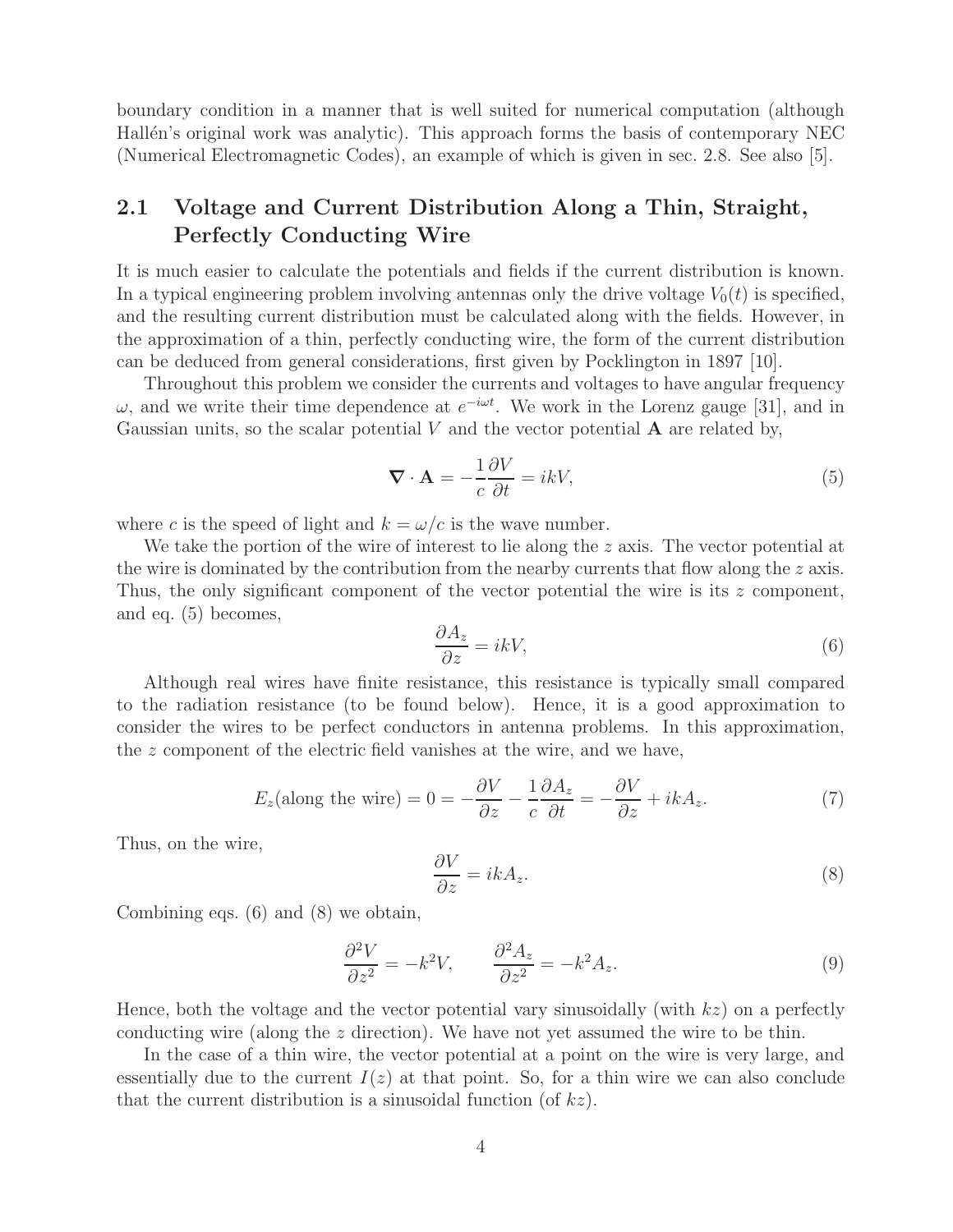This last conclusion need not hold, for example, at the feed point of the antenna, where the wires can make a sharp 90◦ bend, but it should be a good approximation over the bulk of the wire.

In the present problem of a center-fed linear antenna of length  $2a$ , the current must vanish at the ends of the antenna,  $I(\pm a) = 0$  (whether or not the wire is a perfect conductor), which implies that the current forms a standing wave along the wire. The current must also be symmetric about  $z = 0$  (rather than antisymmetric, since the opposing currents in the two wires of the feed line become in-phase currents in the two arms of the antenna). The requirement of sinusoidal dependence on  $kz$  then leads us to postulate the form,<sup>6</sup>

$$
I(z,t) = I_0 \frac{\sin[k(a - |z|)] \cos \omega t}{\sin ka}.
$$
\n(10)

The relation between the voltage difference  $V_0$  across the feed point of the antenna and the peak current  $I_0$  at the feed point is not specified by the preceding argument.

The form (10) was deduced under the assumption of a perfectly conducting wire. However, the current distribution in a wire with finite conductivity is not expected to be very different, given the simplicity of eq. (10).

#### **2.2 The Retarded Potential**

The electric and magnetic fields, **E** and **B**, outside the wire can both be deduced from the vector potential **A**, according to,

$$
\mathbf{B} = \nabla \times \mathbf{A},\tag{11}
$$

and the fourth Maxwell equation in free space,

$$
\left[\frac{i}{kc}\frac{\partial \mathbf{E}}{\partial t} = \right] \mathbf{E} = \frac{i}{k}\nabla \times \mathbf{B} \left[ = \frac{i}{k}\nabla(\nabla \cdot \mathbf{A}) - \frac{i}{k}\nabla^2 \mathbf{A} = -\nabla V + ik\mathbf{A} = -\nabla V - \frac{1}{c}\frac{\partial \mathbf{A}}{\partial t} \right],
$$
\n(12)

noting that the vector potential satisfies the wave equation,

$$
\nabla^2 \mathbf{A} - \frac{1}{c^2} \frac{\partial^2 \mathbf{A}}{\partial t^2} = \nabla^2 \mathbf{A} + k^2 \mathbf{A} = -\frac{4\pi}{c} \mathbf{J},\tag{13}
$$

where **J** is the current density in the wire.

The well-known solution to the wave equation (13) is the retarded potential, which in the present problem can be written as,

$$
A_{z}(\mathbf{r},t) = \frac{1}{c} \int_{-a}^{a} dz' \frac{I(z',t'=t-r/c)}{r} = \frac{I_{0}e^{-i\omega t}}{c \sin ka} \int_{-a}^{a} dz' \sin \sin[k(a-|z'])] \frac{e^{ikr}}{r}
$$
  

$$
= \frac{I_{0}e^{-i\omega t}}{2ic \sin ka} \left[ \int_{0}^{a} dz' \left( \frac{e^{ik(a-z)}e^{ik(r+z-z')}}{r} - \frac{e^{-ik(a-z)}e^{ik(r-z+z')}}{r} \right) - \int_{0}^{-a} dz' \left( \frac{e^{ik(a+z)}e^{ik(r-z+z')}}{r} - \frac{e^{-ik(a+z)}e^{ik(r+z-z')}}{r} \right) \right].
$$
 (14)

<sup>6</sup>This form is not, however, unique. For example, the merits of the form  $I \propto (\cos kz - \cos ka)\cos\omega t$ , which is sinusoidal in  $kz$ , is symmetric about  $z = 0$  and vanishes at  $z = \pm a$ , are explored in [24].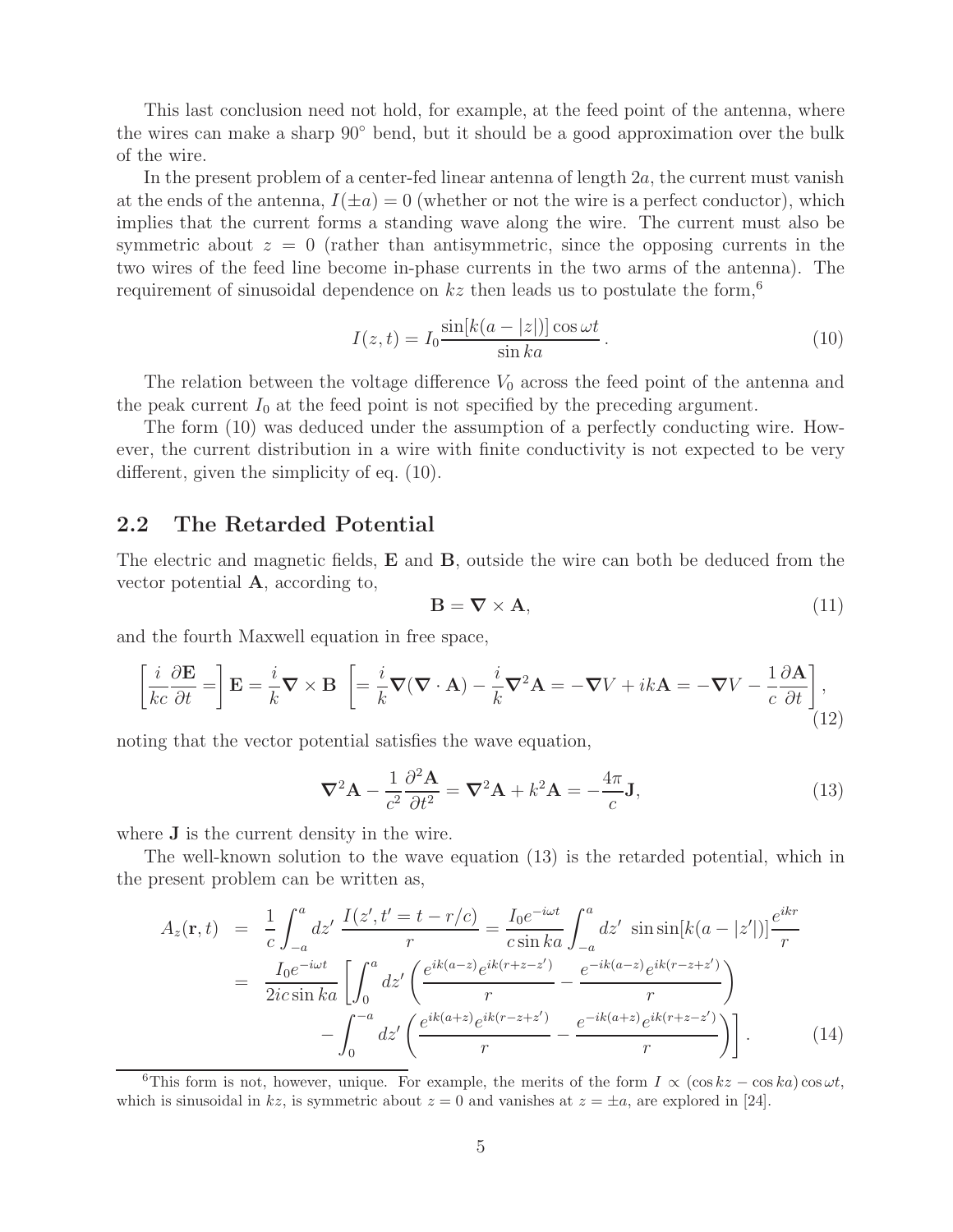It is now convenient to work in cylindrical coordinates  $(\rho, \phi, z)$ , so that for the observation point **r** =  $(\rho, 0, z)$ ,

$$
r = \sqrt{\rho^2 + (z - z')^2}.
$$
 (15)

We make four changes of variables, corresponding to the four integrals in eq.  $(14)$ ,

$$
s = k(r + z - z'), \t t = k(r - z + z'), \t u = k(r - z + z'), \t v = k(r + z - z'),
$$
  
\n
$$
\frac{dz'}{r} = -\frac{ds}{s}, \t \frac{dz'}{r} = \frac{dt}{t}, \t \frac{dz'}{r} = \frac{du}{u}, \t \frac{dz'}{r} = -\frac{dv}{v},
$$
  
\n
$$
s_0 = k(r_0 + z), \t t_0 = k(r_0 - z), \t u_0 = k(r_0 - z), \t v_0 = k(r_0 + z),
$$
  
\n
$$
s_1 = k(r_1 - a + z), \t t_1 = k(r_1 + a - z), \t u_1 = k(r_2 - a - z), \t v_1 = k(r_2 + a + z),
$$
  
\n(16)

where the distances,

$$
r_0 = \sqrt{\rho^2 + z^2}
$$
,  $r_1 = \sqrt{\rho^2 + (z - a)^2}$ , and  $r_2 = \sqrt{\rho^2 + (z + a)^2}$  (17)

are shown on the figure above. Then,

$$
A_z(\mathbf{r},t) = \frac{iI_0e^{-i\omega t}}{2c\sin ka} \left[ e^{ik(a-z)} \int_{s_0}^{s_1} ds \frac{e^{is}}{s} + e^{-ik(a-z)} \int_{t_0}^{t_1} dt \frac{e^{it}}{t} + e^{ik(a+z)} \int_{u_0}^{u_1} du \frac{e^{iu}}{u} + e^{-ik(a+z)} \int_{v_0}^{v_1} dv \frac{e^{iv}}{v} \right].
$$
 (18)

While the vector potential (18) is given in terms of exponential integrals, it turns out that the fields will involve only elementary functions (all hail Kliatzkin!).

#### **2.3 The Electric and Magnetic Fields**

The magnetic field,  $\mathbf{B} = \nabla \times \mathbf{A}$ , has only a  $\phi$  component,

$$
B_{\phi} = -\frac{\partial A_z}{\partial \rho}.
$$
\n(19)

The dependence of  $A_z$  on  $\rho$  is entirely through the limits of integration. So, for example,

$$
\frac{\partial}{\partial \rho} \int_{s_0}^{s_1} ds \frac{e^{is}}{s} = \frac{e^{is_1}}{s_1} \frac{\partial s_1}{\partial \rho} - \frac{e^{is_0}}{s_0} \frac{\partial s_0}{\partial \rho} = \frac{e^{is_1}}{s_1} \frac{k \rho}{r_1} - \frac{e^{is_0}}{s_0} \frac{k \rho}{r_0}.
$$
 (20)

Thus,

$$
B_{\phi}(\mathbf{r},t) = -\frac{i\rho I_0 e^{-i\omega t}}{2c \sin ka} \left[ e^{ik(a-z)} \left( \frac{e^{ik(r_1-a+z)}}{r_1(r_1-a+z)} - \frac{e^{ik(r_0+z)}}{r_0(r_0+z)} \right) + e^{-ik(a-z)} \left( \frac{e^{ik(r_1+a-z)}}{r_1(r_1+a-z)} - \frac{e^{ik(r_0-z)}}{r_0(r_0-z)} \right) + e^{ik(a+z)} \left( \frac{e^{ik(r_2-a-z)}}{r_2(r_2-a-z)} - \frac{e^{ik(r_0-z)}}{r_0(r_0-z)} \right)
$$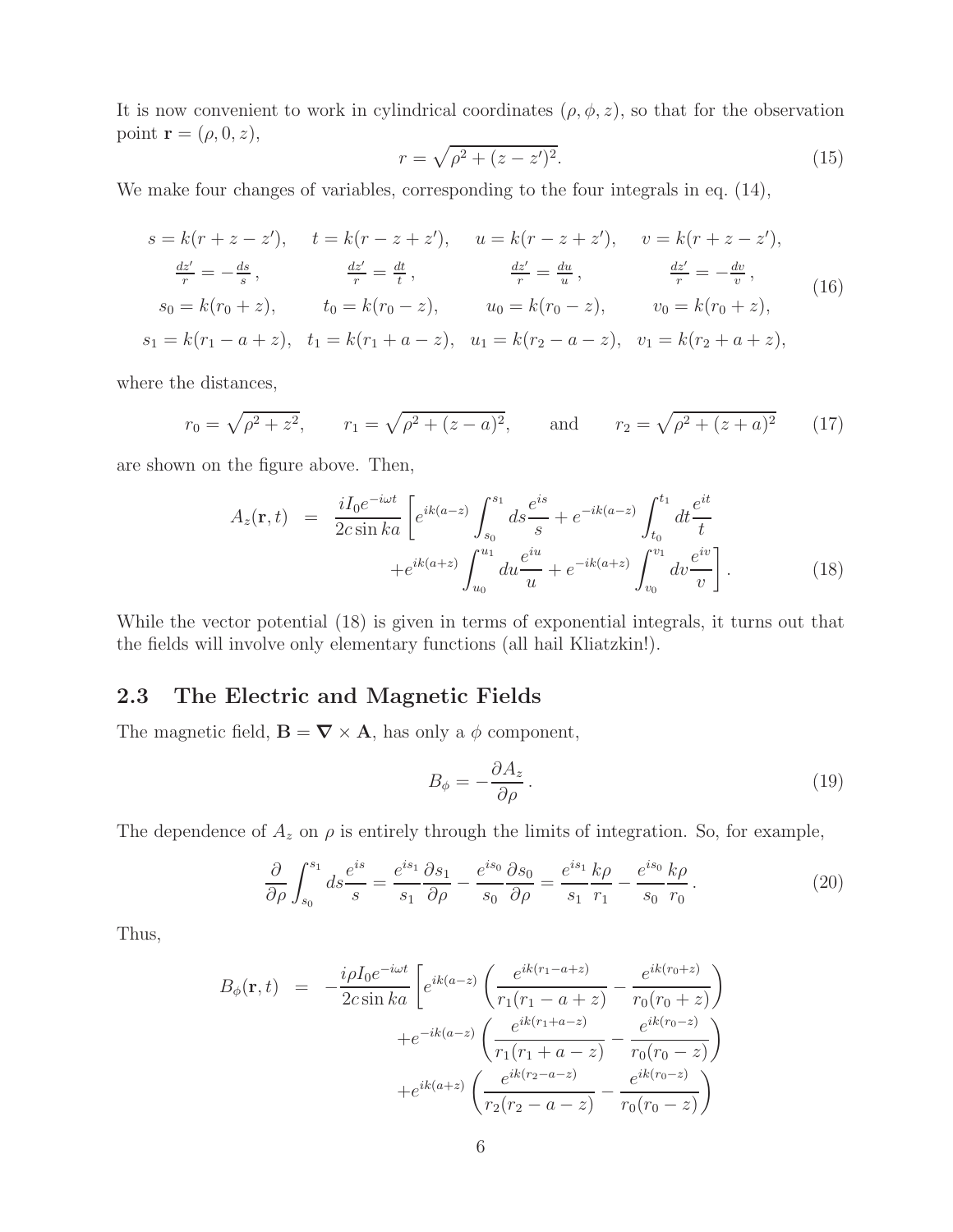$$
+e^{-ik(a+z)}\left(\frac{e^{ik(r_2+a+z)}}{r_2(r_2+a+z)}-\frac{e^{ik(r_0+z)}}{r_0(r_0+z)}\right)
$$
  

$$
= -\frac{i\rho I_0 e^{-i\omega t}}{2c\sin ka}\left[\frac{e^{ikr_1}}{r_1(r_1-a+z)}-\frac{e^{ikr_0}(\cos ka+i\sin ka)}{r_0(r_0+z)}+\frac{e^{ikr_1}}{r_1(r_1+a-z)}-\frac{e^{ikr_0}(\cos ka-i\sin ka)}{r_0(r_0-z)}+\frac{e^{ikr_2}}{r_2(r_2-a-z)}-\frac{e^{ikr_0}(\cos ka+i\sin ka)}{r_0(r_0-z)}+\frac{e^{ikr_2}}{r_2(r_2+a+z)}-\frac{e^{ikr_0}(\cos ka-i\sin ka)}{r_0(r_0+z)}\right].
$$
 (21)

This expression can be simplified by noting, for example,

$$
\frac{1}{r_1 - a + z} + \frac{1}{r_1 + a - z} = \frac{2r_1}{r_1^2 - (z - a)^2} = \frac{2r_1}{\rho^2}.
$$
 (22)

Finally,

$$
B_{\phi}(\mathbf{r},t) = -\frac{iI_0 e^{-i\omega t}}{c\rho \sin ka} \left[ e^{ikr_1} + e^{ikr_2} - 2e^{ikr_0} \cos ka \right].
$$
 (23)

Taking the real part, we have,

$$
B_{\phi}(\mathbf{r},t) = \frac{I_0}{c\rho \sin ka} \left[ \sin(kr_1 - \omega t) + \sin(kr_2 - \omega t) - 2\cos ka \sin(kr_0 - \omega t) \right].
$$
 (24)

We obtain the electric field from the magnetic field  $(23)$  via eq.  $(12)$ . Hence,

$$
E_z(\mathbf{r},t) = \frac{i}{k\rho} \frac{\partial(\rho B_\phi)}{\partial \rho} = \frac{iI_0 e^{-i\omega t}}{c \sin ka} \left[ \frac{e^{ikr_1}}{r_1} + \frac{e^{ikr_2}}{r_2} - 2 \frac{e^{ikr_0}}{r_0} \cos ka \right],\tag{25}
$$

the real part of which is,

$$
E_z(\mathbf{r}, t) = -\frac{I_0}{c \sin ka} \left[ \frac{\sin(kr_1 - \omega t)}{r_1} + \frac{\sin(kr_2 - \omega t)}{r_2} - 2\cos ka \frac{\sin(kr_0 - \omega t)}{r_0} \right].
$$
 (26)

Similarly,

$$
E_{\rho}(\mathbf{r},t) = -\frac{i}{k} \frac{\partial(\rho B_{\phi})}{\partial z} = -\frac{i I_0 e^{-i\omega t}}{c \rho \sin ka} \left[ \frac{(z-a)e^{ikr_1}}{r_1} + \frac{(z+a)e^{ikr_2}}{r_2} - 2 \frac{ze^{ikr_0}}{r_0} \cos ka \right], \quad (27)
$$

the real part of which is,

$$
E_{\rho}(\mathbf{r},t) = \frac{I_0}{c\rho \sin ka} \left[ (z-a)\frac{\sin(kr_1 - \omega t)}{r_1} + (z+a)\frac{\sin(kr_2 - \omega t)}{r_2} - 2z\cos ka \frac{\sin(kr_0 - \omega t)}{r_0} \right].
$$
\n(28)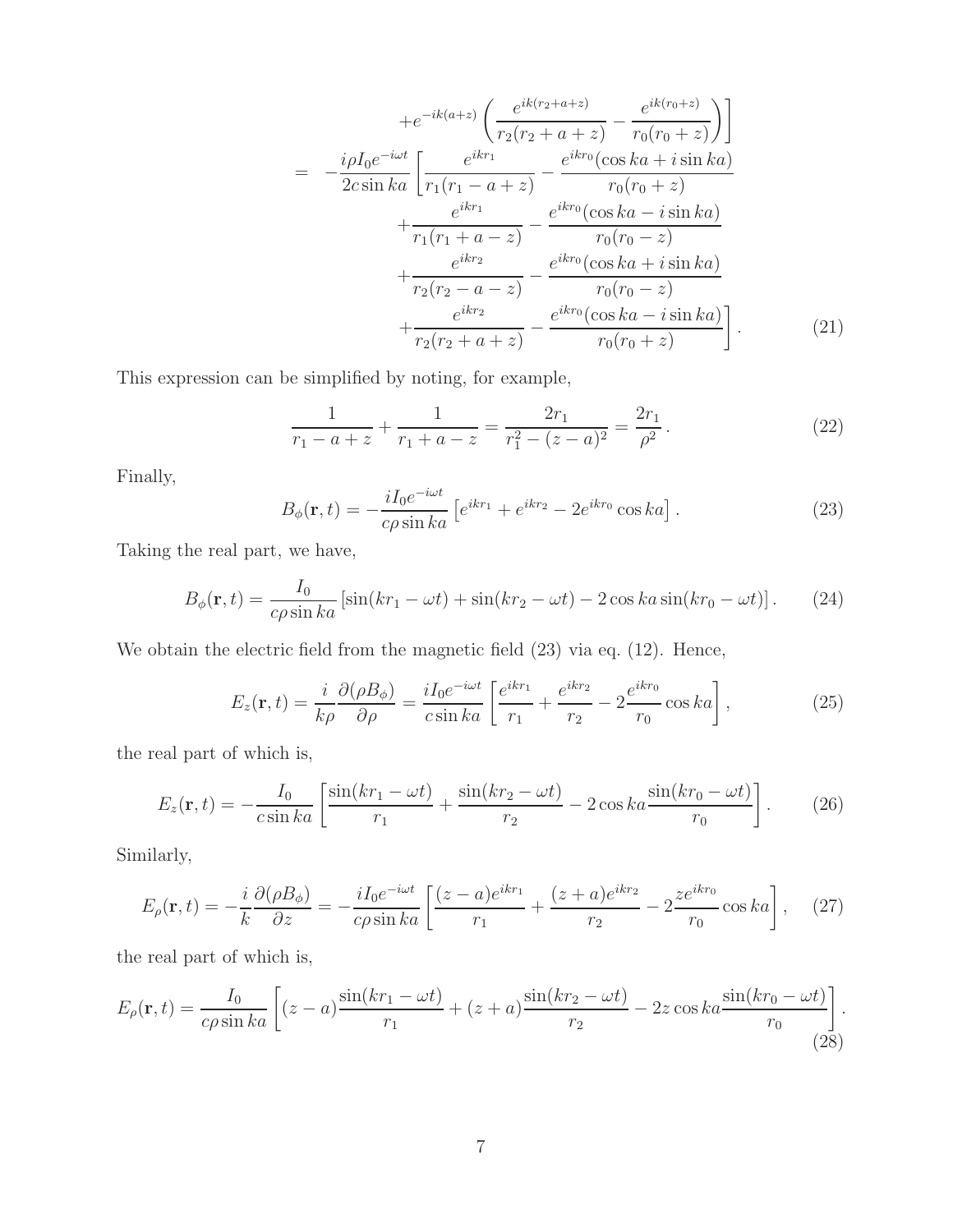On the z-axis ( $\rho = 0$ ) we have  $r_0 = |z|, r_1 = |z - a|$  and  $r_2 = |z + a|$ , and eqs. (24), (26) and (28) reduce to,

$$
B_{\phi}(\rho \approx 0, \phi, |z| < a, t) = \frac{2I_0}{c\rho \sin ka} \sin[k(a - |z|)] \cos \omega t,\tag{29}
$$

$$
B_{\phi}(0, \phi, |z| > a, t) = 0, \tag{30}
$$

$$
E_{\rho}(\rho \approx 0, \phi, |z| < a, t) = \frac{|z|}{z} \frac{2I_0}{c\rho \sin ka} \cos[k(a - |z|)] \sin \omega t,\tag{31}
$$

$$
E_{\rho}(0, \phi, |z| > a, t) = 0, \tag{32}
$$

$$
E_z(0, \phi, |z| < a, t) = \frac{2I_0}{c \sin ka(a^2 - z^2)} \left\{ a \left[ ka \cos ka \frac{\sin kz}{kz} - \sin ka \cos kz \right] \cos \omega t(33) \right. \\ \left. + \left[ z \sin ka \sin kz - \left( a + |z| - \frac{a^2}{|z|} \right) \cos ka \cos kz \right] \sin \omega t \right\},
$$
\n
$$
E_z(0, \phi, |z| > a, t) = \frac{2aI_0}{c \sin ka(z^2 - a^2)} \left[ \sin ka \cos(k|z| - \omega t) - \frac{a}{|z|} \cos ka \sin(k|z| - \omega t) \right]. \tag{34}
$$

The expressions (29)-(30) for  $B_{\phi}$  at the wire obey Ampère's law,  $2\pi \rho B_{\phi} = 4\pi I(z,t)/c$ , for small  $\rho$ . The charge density  $\sigma(z, t)$  on the wire can be deduced from the current distribution via the equation of continuity,

$$
\frac{\partial \sigma}{\partial t} = -\frac{\partial I}{\partial z} = \frac{|z|}{z} k I_0 \frac{\cos[k(a - |z|)]}{\sin ka} \cos \omega t.
$$
 (35)

This integrates to give the charge distribution,

$$
\sigma(|z| < a, t) = \frac{|z|}{z} \frac{I_0}{c} \cos[k(a - |z|)] \sin \omega t. \tag{36}
$$

Then, Gauss' law applied to a cylinder of small radius  $\rho$  and axial extent dz tells us that the radial electric field near the wire should be,

$$
E_{\rho} = \frac{2\sigma}{\rho} = \frac{|z|}{z} \frac{2I_0}{c\rho} \frac{\cos[k(a - |z|)]}{\sin ka} \sin \omega t, \qquad (37)
$$

in agreement with eq. (31).

We remain somewhat surprised by the nonzero value for eq.  $(33)$ , which seems inconsistent with the initial assumption of perfect conductors for  $|z| < a$  that led to the hypothesis (10) for the current distribution in the antenna.<sup>7</sup>

An alternative form for the electric field can be given [25] by re-expressing the unit vector  $\hat{\mathbf{z}}$  and  $\hat{\boldsymbol{\rho}}$  in terms of unit vectors  $\hat{\mathbf{r}}_0$ ,  $\hat{\mathbf{t}}_0$ ,  $\hat{\mathbf{r}}_1$ ,  $\hat{\mathbf{t}}_2$ , as shown in the figure below.

<sup>7</sup>This issue is addressed by the more powerful approximations reviewed in [5]. In particular, see sec. 2.5 for the fields close to the conductors of the antenna.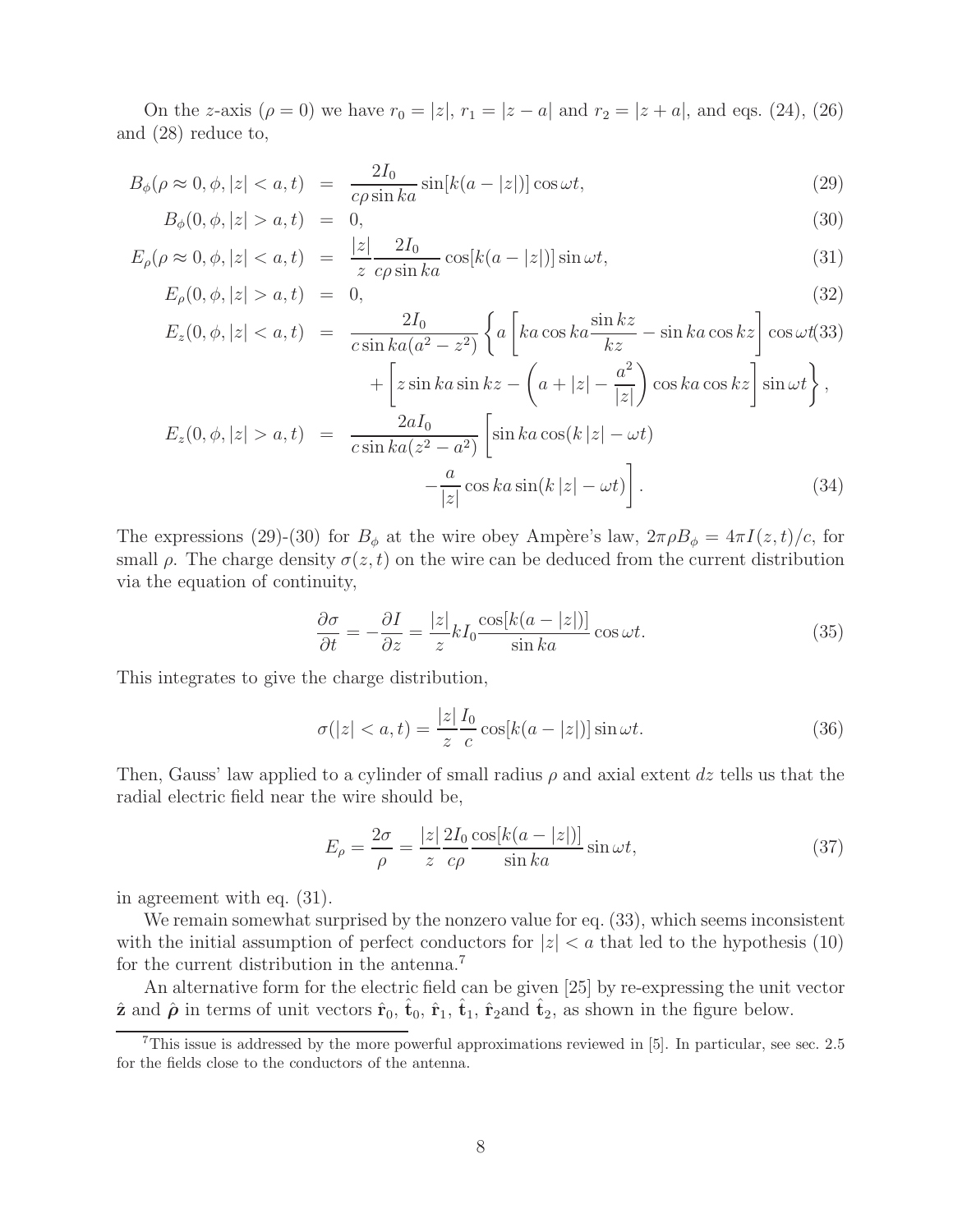

We have,

$$
\hat{\mathbf{z}} = \frac{z}{r_0}\hat{\mathbf{r}}_0 + \frac{\rho}{r_0}\hat{\mathbf{t}}_0 = \frac{z - a}{r_1}\hat{\mathbf{r}}_1 + \frac{\rho}{r_1}\hat{\mathbf{t}}_1 = \frac{z + a}{r_2}\hat{\mathbf{r}}_2 + \frac{\rho}{r_2}\hat{\mathbf{t}}_2,\tag{38}
$$

$$
\hat{\rho} = \frac{\rho}{r_0}\hat{r}_0 - \frac{z}{r_0}\hat{t}_0 = \frac{\rho}{r_1}\hat{r}_1 - \frac{z - a}{r_1}\hat{t}_1 = \frac{\rho}{r_2}\hat{r}_2 - \frac{z + a}{r_2}\hat{t}_2.
$$
\n(39)

Then, for points not on the z-axis ( $\rho \neq 0$ ) eqs. (25) and (27) take on the appealing forms,

$$
\mathbf{E}(\mathbf{r},t) = \frac{iI_0e^{-i\omega t}}{c\rho\sin ka} \left[ e^{i(kr_1-\omega t)}\hat{\mathbf{t}}_1 + e^{i(kr_2-\omega t)}\hat{\mathbf{t}}_2 - 2\cos ka e^{i(kr_0-\omega t)}\hat{\mathbf{t}}_0 \right]
$$
  
= 
$$
\frac{iI_0e^{-i\omega t}}{c\sin ka} \left[ \frac{e^{i(kr_1-\omega t)}}{r_1\sin\theta_1}\hat{\mathbf{t}}_1 + \frac{e^{i(kr_2-\omega t)}}{r_1\sin\theta_2}\hat{\mathbf{t}}_2 - 2\cos ka \frac{e^{i(kr_0-\omega t)}}{r_1\sin\theta_0}\hat{\mathbf{t}}_0 \right].
$$
 (40)

These forms apparently give many people the impression that the radiation from a dipole antenna comes from 3 points: its center and its two tips. Furthermore, these forms do not hold on the z-axis, and mask that fact that the electric field has a nonzero tangential component along that axis.<sup>8</sup>

#### **2.4 The Poynting Vector Close to the Antenna**

The Poynting vector, which describes the flow of energy in the electromagnetic field, is,

$$
\mathbf{S} = \frac{c}{4\pi} \mathbf{E} \times \mathbf{B} = \frac{c}{4\pi} (\hat{\boldsymbol{\rho}} E_z B_\phi + \hat{\mathbf{z}} E_\rho B_\phi), \tag{41}
$$

The time average of the Poynting vector close to the wire follows from eqs. (29), (31) and (33) as,

$$
\langle S_z(\rho \approx 0, |z| < a, t) \rangle = 0,\tag{42}
$$

<sup>&</sup>lt;sup>8</sup>Use of eqs. (38)-(39) in eqs. (25) and (27) leads to factors of  $\rho/\rho$  which can justifiably be set equal to 1 only if  $\rho \neq 0$ .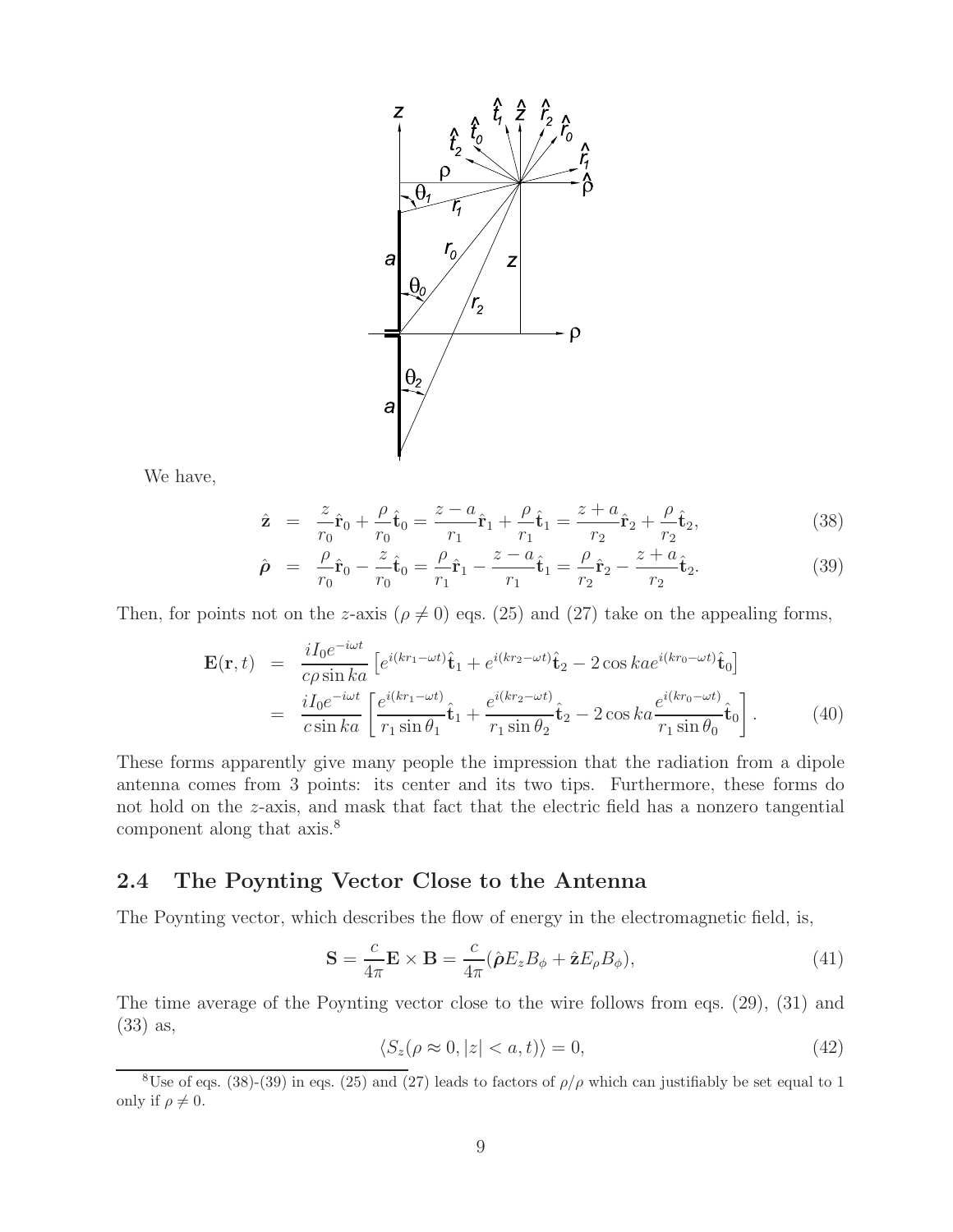$$
\langle S_{\rho}(\rho \approx 0, |z| < a, t) \rangle = \frac{aI_0^2}{2\pi c\rho(a^2 - z^2)} \frac{\sin[k(a - |z|)]}{\sin^2 ka} \left[ \sin ka \cos kz - ka \cos ka \frac{\sin kz}{kz} \right]. \tag{43}
$$

The time-average power  $dP(z)$  radiated by a segment of length dz is,

$$
dP = 2\pi\rho \ dz \langle S_{\rho} \rangle = \frac{aI_0^2 dz}{c(a^2 - z^2)} \frac{\sin[k(a - |z|)]}{\sin^2 ka} \left[ \sin ka \cos kz - ka \cos ka \frac{\sin kz}{kz} \right]. \tag{44}
$$

As anticipated in the introduction to the solution, the spatial dependence of the radiated power is the product of the spatial distribution of the current and another factor. Despite the factor  $a^2 - z^2$  in the denominator of eq. (44), this expression vanishes as  $z \to a$ , and we do not predict a large amount of radiation from the ends ("tips") of the antenna.<sup>9</sup> This is illustrated in the figures below for two values of the length of the antenna. Also shown for later reference are the far-field radiation patterns according to eq. (62).



The total (time-average) radiated power can be calculated by integrating eq. (44),

$$
P = \frac{2I_0^2}{c} \int_0^a \frac{dz}{a(1 - (z/a)^2)} \frac{\sin[k(a - |z|)]}{\sin^2 ka} \left[ \sin ka \cos kz - ka \cos ka \frac{\sin kz}{kz} \right]
$$
  

$$
= \frac{2I_0^2}{c} \int_0^1 \frac{d \cos \theta}{1 - \cos^2 \theta} \frac{\sin ka \cos(ka \cos \theta) - \cos ka \sin(ka \cos \theta)}{\sin^2 ka}
$$
  

$$
\times \left[ \sin ka \cos(ka \cos \theta) - \cos ka \frac{\sin(ka \cos \theta)}{\cos \theta} \right],
$$
(45)

with the change of variable  $z = a \cos \theta$ . The mathematical parameter  $\theta$  does not necessarily have an interpretation as an angle associated with the far-field radiation pattern. However, the spirit of Poynting is that the lines of the vector field **S** trace the flow of energy from the near zone to the far zone, and hence there should be a one-to-one mapping of energy

<sup>&</sup>lt;sup>9</sup>Equation (44) quickly provides the solution to problem 12-6 of [26], on replacing  $1/c$  by  $\mu_0 c/4\pi$  when converting to MKSA units.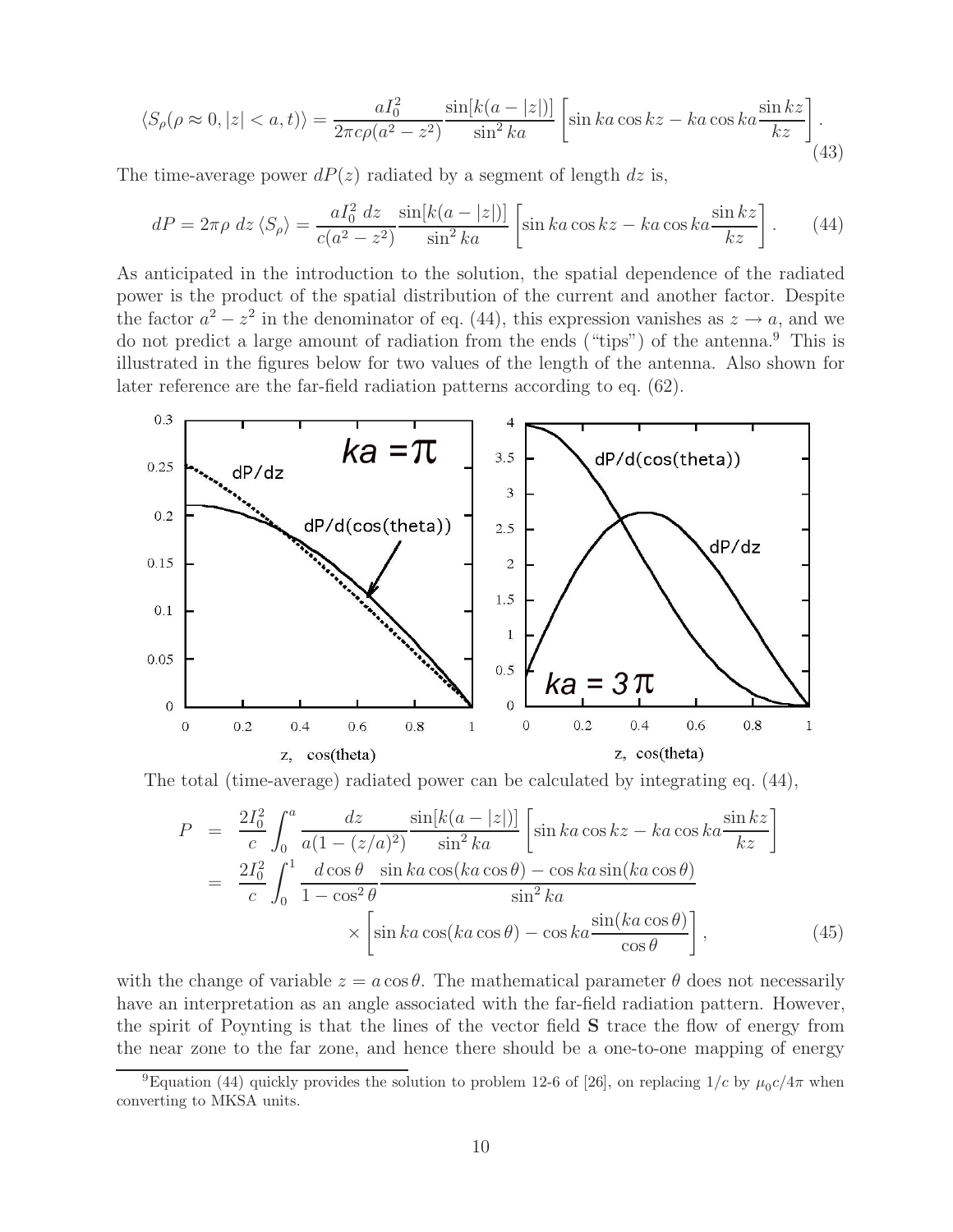flow from points in the near zone to angles in the far zone. It is therefore agreeable that eq. (45) is identical to eq. (63) for the far-field radiated power when  $ka = (2n + 1)\pi/2$ , and we conclude that for this case the radiation (*i.e.*, lines of Poynting vector **S**) at far-field angle θ emerged from point  $z = a \cos θ$  on the antenna. This simple mapping does not hold in general. For example, when  $ka = n\pi$  the integrand of eq. (45) differs from that of eq. (63) by a factor of  $1/\cos\theta$ , as illustrated in the figures on the previous page. Nonetheless, it can be verified numerically that the integrals  $(45)$  and  $(63)$  are identical for any value of  $ka$ .<sup>10</sup>

An additional interpretation of eq. (44) is that the radiated power corresponds to a radiation resistance per unit length,  $dR(z)/dz$ , that varies along the antenna, such that,

$$
\frac{1}{2}I_0 R_{\text{rad}} = \frac{1}{2}I_0 \int \frac{dR(z)}{dz} dz = \int \frac{dP}{dz} dz,
$$
\n(46)

so that,

$$
\frac{dR(z)}{dz} = \frac{2a}{c(a^2 - z^2)} \frac{\sin[k(a - |z|)]}{\sin^2 ka} \left[ \cos kz - ka \cot ka \frac{\sin kz}{kz} \right].
$$
 (47)

However, the physical meaning of a spatially distributed radiation resistance  $dR(z)/dz$  is not well explained by our brief discussion. See, for example, sec. 5.2 of [8] where  $dR(z)/dz$  is considered to be the real part of a complex impedance. An analytic approximations to the impedance function  $Z(z)$  of a linear antenna is given in eq. (78) of [5]. The total radiation resistance  $R_{\rm rad}$  (which could be expressed in terms of exponential integrals) has greater operational meaning as a lumped circuit element with which the power source interacts.

Close to the antenna, the z component of the Poynting vector follows from eqs. (29) and (31) as,

$$
S_z(\rho \approx 0, |z| < a, t) = \frac{|z|}{z} \frac{I_0^2}{4\pi c \rho^2} \frac{\sin 2[k(a - |z|)]}{\sin^2 ka} \sin 2\omega t. \tag{48}
$$

The time average of this is zero, so our solution does not include a net flow of energy from the central feed point to points along the antenna, as is required if energy is being radiated from the antenna according to eq. (44). This suggests that the present solution should be augmented by one that involves traveling waves of the Poynting vector along the z-axis in the near zone. Further remarks on this are made in sec. 2.8.

#### **2.5 The Short, Center-Fed Linear Dipole Antenna**  $(ka \ll 1)$

For a short, center-fed dipole antenna ( $ka \ll 1$ ), the fields (29), (31) and (33) near the wire become,

$$
B_{\phi}(\rho \approx 0, \phi, |z| < a, t) = \frac{2I_0}{ca\rho}(a - |z|) \cos \omega t,\tag{49}
$$

$$
E_{\rho}(\rho \approx 0, \phi, |z| < a, t) = -\frac{|z|}{z} \frac{2I_0}{cka\rho} \sin \omega t,\tag{50}
$$

$$
E_z(0, \phi, |z| < a, t) = \frac{2I_0 k^2 a}{3c} \cos \omega t + \frac{2I_0}{ck|z| (a + |z|)} \sin \omega t,\tag{51}
$$

 $10$ Thanks to J.D. Jackson for pointing this out, and for providing the figures.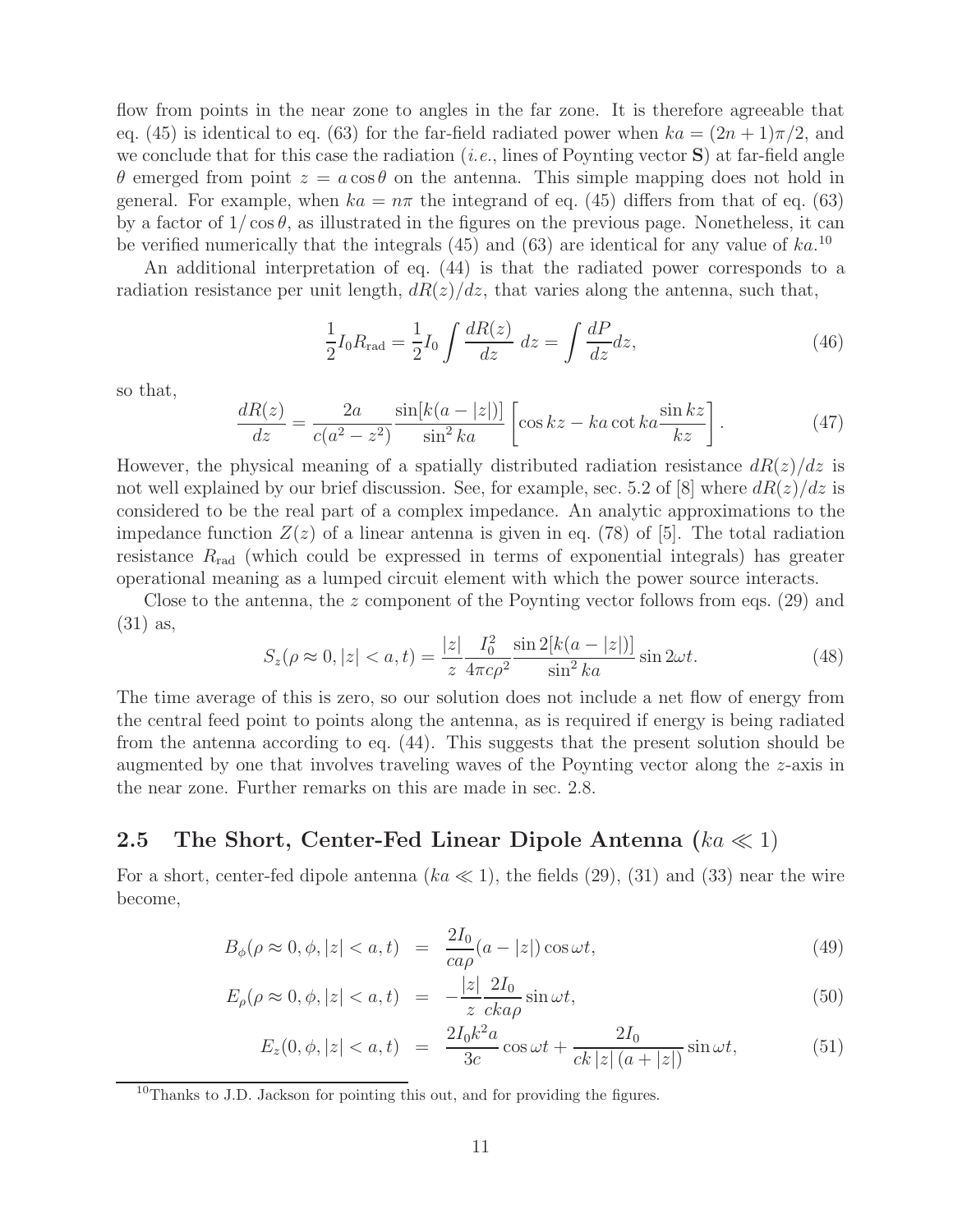and eq.  $(44)$  for the time-average power emitted at position z on the antenna reduces to,

$$
\frac{dP(ka \ll 1)}{dz} = \frac{I_0^2}{3c}k^2(a - |z|). \tag{52}
$$

Our interpretation is that the distribution of radiated power along the antenna peaks at the center and falls off linearly with distance from the center, thereby having the same functional form as does the current distribution. The total power radiated is,

$$
P(ka \ll 1) = \int_{-a}^{a} \frac{dP}{dz} dz = \frac{I_0^2}{3c} k^2 a^2,
$$
\n(53)

in agreement with the usual analysis based on the far fields associated with the current distribution  $k(a - |z|)$ .

#### **2.6 Far Fields**

For completeness, we record the electromagnetic fields in the far zone, and the consequent far-field radiation pattern.

Referring to the figure on p. 1, we see that in the far zone the exponential factors in the fields  $(23)$ ,  $(25)$  and  $(27)$  can be approximated by,

$$
r_1 = r_0 - a\cos\theta, \qquad r_2 = r_0 + a\cos\theta, \qquad e^{ikr_1} + e^{ikr_2} = 2e^{ikr_0}\cos(ka\cos\theta), \tag{54}
$$

while the factors outside the exponentials can be written as,

$$
\frac{1}{\rho} = \frac{1}{r_0 \sin \theta}, \qquad \frac{1}{r_1} \approx \frac{1}{r_2} \approx \frac{1}{r_0}, \qquad \frac{z - a}{r_1} \approx \frac{z + a}{r_2} \approx \frac{z}{r_0} = \cos \theta.
$$
 (55)

where angle  $\theta$  is measured in a spherical coordinate system  $(r, \theta, \phi)$ . The electric field components in spherical coordinates are related to those in cylindrical coordinates by,

$$
E_r = E_z \cos \theta + E_\rho \sin \theta, \qquad E_\theta = -E_z \sin \theta + E_\rho \cos \theta. \tag{56}
$$

Thus, in the far zone the fields become,

$$
B_{\phi}(\mathbf{r},t) = -\frac{2iI_0}{c} \frac{e^{i(kr_0 - \omega t)}}{r_0} \left[ \frac{\cos(ka\cos\theta) - \cos ka}{\sin ka\sin\theta} \right],
$$
 (57)

$$
E_z(\mathbf{r},t) = \frac{2iI_0}{c} \frac{e^{i(kr_0 - \omega t)}}{r_0} \frac{\cos(ka\cos\theta) - \cos ka}{\sin ka},
$$
\n(58)

$$
E_{\rho}(\mathbf{r},t) = -\frac{2iI_0}{c} \frac{e^{i(kr_0 - \omega t)}}{r_0} \cos \theta \left[ \frac{\cos(ka \cos \theta) - \cos ka}{\sin ka \sin \theta} \right],
$$
 (59)

$$
E_r(\mathbf{r},t) = 0, \tag{60}
$$

$$
E_{\theta}(\mathbf{r},t) = -\frac{2iI_0}{c} \frac{e^{i(kr_0 - \omega t)}}{r_0} \left[ \frac{\cos(ka\cos\theta) - \cos ka}{\sin ka\sin\theta} \right] = B_{\phi}.
$$
 (61)

The time-average radiation power in the far zone is,

$$
\frac{dP}{d\Omega} = \frac{cr_0^2}{8\pi} Re(E_\theta^* B_\phi) = \frac{I_0^2}{2\pi c} \left[ \frac{\cos(ka\cos\theta) - \cos ka}{\sin ka\sin\theta} \right]^2.
$$
 (62)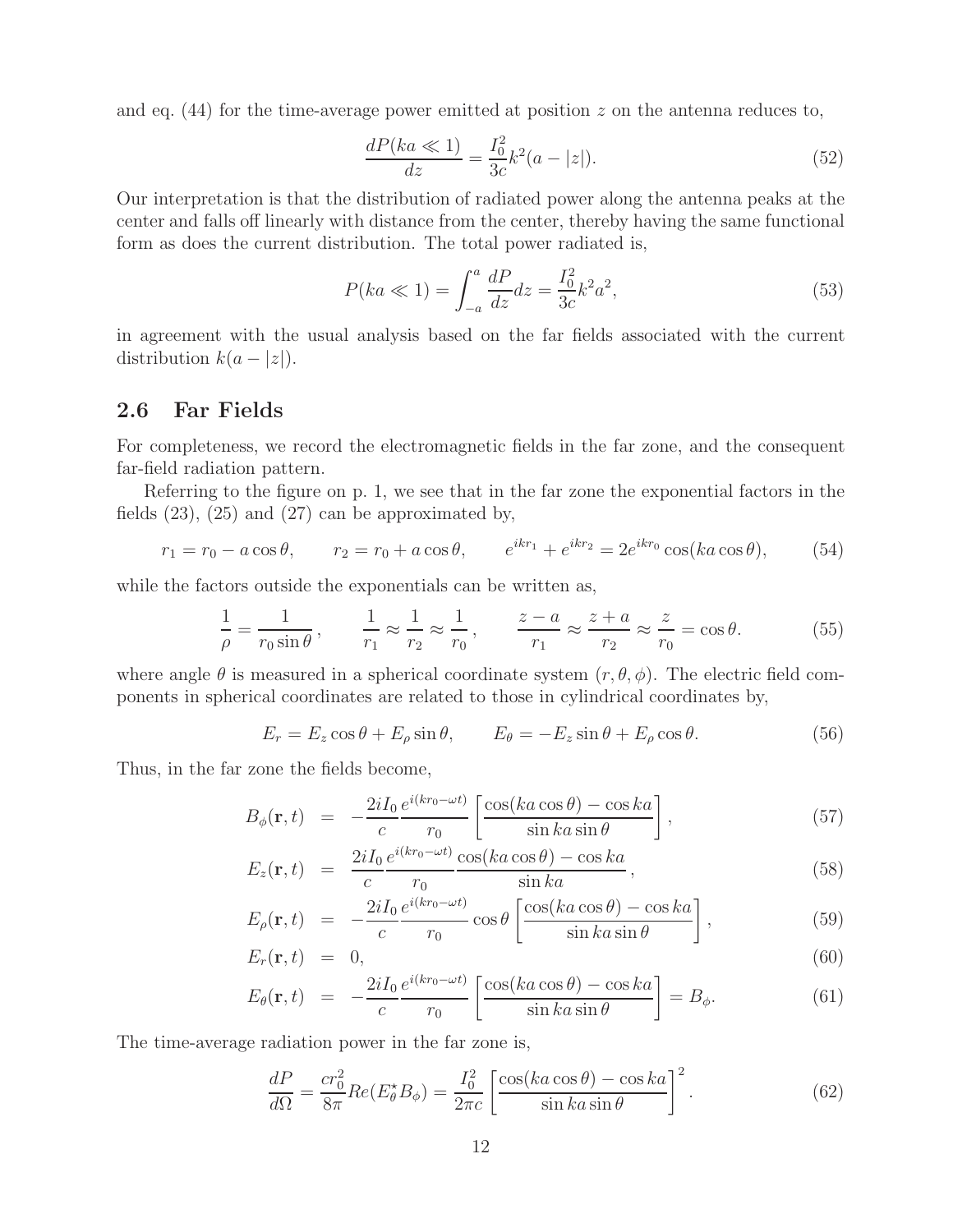The total (time-average) radiated power can be written as,

$$
P = 4\pi \int_0^1 \frac{dP}{d\Omega} d\cos\theta = \frac{2I_0^2}{c\sin^2 ka} \int_0^1 \frac{\left[\cos(ka\cos\theta) - \cos ka\right]^2}{1 - \cos^2\theta} d\cos\theta,\tag{63}
$$

which can be expressed in terms of a cosine integral when  $ka = n\pi/2$ .

*For completeness, we note that for a short linear antenna eq. (62) reduces to,*

$$
\frac{dP}{d\Omega} = \frac{cr_0^2}{8\pi} Re(E_\theta^* B_\phi) = \frac{I_0^2}{2\pi c} k^2 a^2 \sin\theta \qquad (ka \ll 1),\tag{64}
$$

*and the total, time-average radiated power is,*

$$
P = \frac{I_0^2}{3c} k^2 a^2 = \frac{I_0^2}{2} R_{\text{rad}}, \quad \text{with} \quad R_{\text{rad}} = \frac{2k^2 a^2}{3c} = 20k^2 a^2 \text{ Ohms.}
$$
 (65)

### **2.7 The Poynting Vector in the Near Zone in Spherical Coordinates**

The electric field components in spherical coordinates are from eqs. (25) and (27),

$$
E_r(\mathbf{r},t) = \frac{z}{r_0} E_z + \frac{\rho}{r_0} E_\rho = \frac{i a I_0 e^{-i\omega t}}{cr_0} \left[ \frac{e^{ikr_1}}{r_1} - \frac{e^{ikr_2}}{r_2} \right],
$$
 (66)

$$
E_{\theta}(\mathbf{r},t) = -\frac{\rho}{r_0} E_z + \frac{z}{r_0} E_{\rho}
$$
  
= 
$$
-\frac{iI_0 e^{-i\omega t}}{cr_0^2 \sin ka \sin \theta} \left[ \frac{(r_0^2 - az)e^{ikr_1}}{r_1} + \frac{(r_0^2 + az)e^{ikr_2}}{r_2} - 2r_0 e^{ikr_0} \cos ka \right].
$$
 (67)

These forms go over to eqs.  $(60)-(61)$  in the far zone.

The time-average components of the Poynting vector are,

$$
\langle S_r \rangle = \frac{c}{8\pi} Re(E_{\theta}^{*} B_{\phi})
$$
  
= 
$$
\frac{I_0^2}{4\pi c r_0^2 \sin^2 ka \sin^2 \theta} \left[ \left( \frac{r_0 - a \cos \theta}{r_1} + \frac{r_0 + a \cos \theta}{r_2} \right) \cos^2 k \frac{r_2 - r_1}{2} + 2 \cos^2 ka - \left( 1 + \frac{r_0 - a \cos \theta}{r_1} \right) \cos ka \cos k(r_1 - r_0) - \left( 1 + \frac{r_0 + a \cos \theta}{r_2} \right) \cos ka \cos k(r_2 - r_0) \right],
$$
 (68)

$$
\langle S_{\theta} \rangle = \frac{c}{8\pi} Re(E_r^* B_{\phi})
$$
  
= 
$$
\frac{aI_0^2}{4\pi c r_0^2 \sin^2 ka \sin \theta} \left[ \left( \frac{1}{r_2} - \frac{1}{r_1} \right) \cos^2 k \frac{r_2 - r_1}{2} + \frac{\cos ka}{r_1} \cos k(r_1 - r_0) - \frac{\cos ka}{r_2} \cos k(r_2 - r_0) \right].
$$
 (69)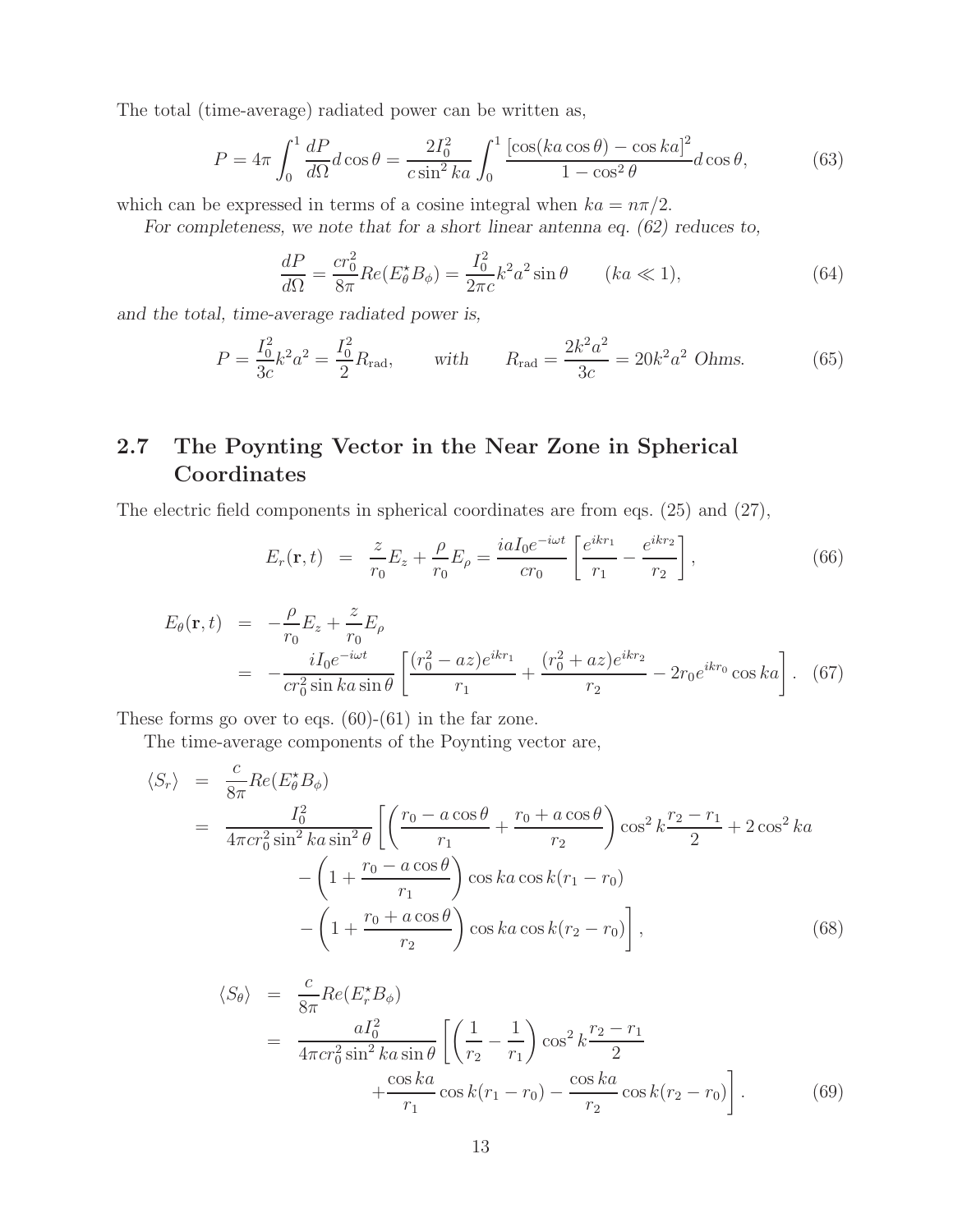At a point  $0 < z < a$  on the antenna,  $r_1 = a - z$ ,  $r_0 = z$ ,  $r_2 = a + z$ , and eq. (68) indicates that  $\langle S_r \rangle = \langle S_z \rangle = 0$ , in agreement with eq. (42). Note also that  $\langle S_{\theta}(\theta = 90^{\circ}) \rangle = 0$ . No net energy is transfered from the upper half to the lower half space. The lines of the Poynting flux **S** emerge from the antenna at right angles to the z-axis, and bend in the near zone until they become purely radial in the far zone, as sketched in the figure below.



This figure indicates that the problem of a linear antenna can be regarded as a limiting case of a prolate spheroid, and that a solution might usefully be presented in prolate spheroidal coordinates [32].

#### **2.8 Comments**

We are left with the question of how the power flows from the feed point out to the points on the (perfectly conducting) antenna, after which the power can be said to flow along the lines of Poynting vector shown above.<sup>11</sup>

It is instructive to consider two examples of numerical computations of the time-average Poynting vector for linear dipole antennas of total length  $\lambda/2$  and  $3\lambda/2$  and small conductor

 $11(Aug. 8, 2010)$  In June 2004 I was optimistic that it would be possible to find a decomposition of the Poynting vector such that one part represents a flow of energy from the source to the conductors of an antenna, and the other part describes a flow of energy from the conductors into the "far zone". Already in July 2004 it proved difficult to implement this vision [17], and further efforts have only confirmed this. The typical problem is that if the electric and magnetic fields are split into two components, the Poynting vector contains cross terms that defy simply physical interpretation. An approach that avoids this issue is to consider the Helmholtz decomposition of the electric field into **E**irrot and **E**rot, noting that the magnetic field is purely rotational (see, for example, [33]). However, the partial fields  $\mathbf{E}_{\text{irrot}}$  and  $\mathbf{E}_{\text{rot}}$  include terms that depend on the instantaneous charge and current densities, and so do not correspond to a Maxwellian view that electromagnetic effects propagate at a finite speed (of light). *Nonetheless, this decomposition is provides useful insights when considering the densities of momentum and angular momentum in the electromagnetic fields [34].*

I now feel that the most consistent application of the Maxwellian spirit is to define "radiation" to be the flow of energy described by the Poynting vector. This view was advocated at least as early as 1927 by Carson [35], and is reinforced by considerations of the meaning of "radiation" for systems of charges, rather than just for a single, accelerating charge [36].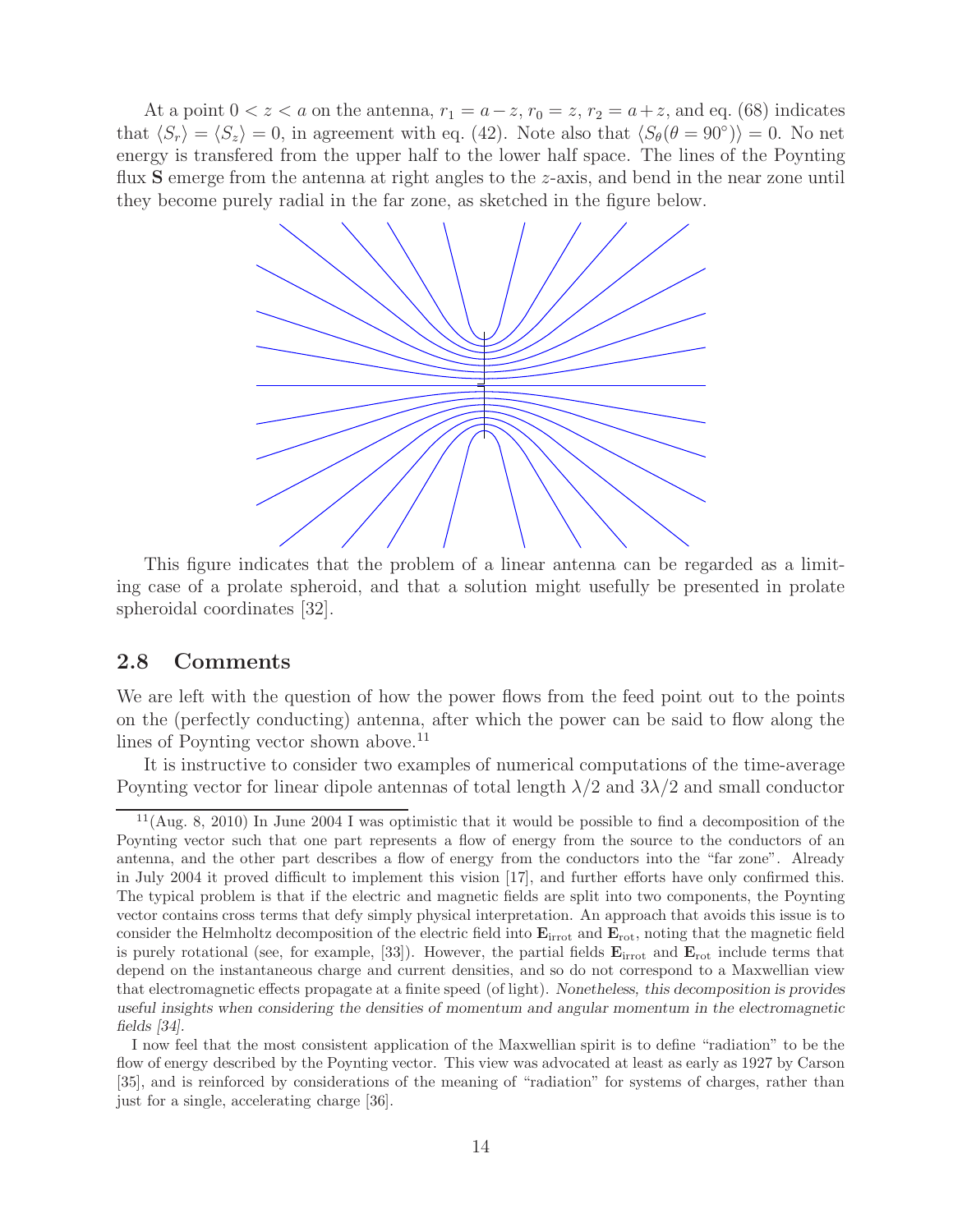diameter, kindly provided by Alan Boswell (alan.boswell@blueyonder.co.uk). The figures below show quarter sections of the lines of Poynting vector, with the feedpoint of the antenna at the lower left corner of each plot. The computation is a so-called method-of-moments implementation [37, 38] of the integral-equation approach of Pocklington [10] for both the current distribution and electromagnetic fields, subject to perfect-conductor boundary conditions at the surface of the antenna. $^{12}$ 



We see that the lines of Poynting flux emanate from the feed point, and are parallel to the conductor of the antenna when close to it, then bending over to take on the far-zone pattern described in eq. (62). Except for the region very close to the conductors, the line of Poynting flux are quite similar to those sketched on p. 14 for the model of an infinitely thin conductor. We infer, following [15], that the model of Kliatzkin should be thought of as including a thin sheath of Poynting flux running along the thin conductor, $^{13}$  with lines bending off to form the pattern on p. 14. The Poynting flux does emanate from the feedpoint, and only appears to emerge from the thin conductor. $^{14}$ 

It appears to this author that the results of the numerical computation are very satisfactory, which indicates that numerical computations now play a prominent role in providing understanding of antennas. These calculations have the important benefit of good modeling of the current distribution close to the antenna terminals, such that the terminal reactance is well estimated (in addition to the radiation resistance, which is deduced in the approximation of Kliatzkin).

<sup>&</sup>lt;sup>12</sup> Apparently, plots of this type were first systematically produced by Meinke and Landstorfer [39]. Figures very much like the left figure above appear on pp. 124-125 of [15] without explanation as to how they were obtained.

<sup>&</sup>lt;sup>13</sup>Also, the electric field should be considered to have zero tangential component at its surface, as found in eq. (40) for small, nonzero values of  $\rho$ .

 $14(Apri 2006)$  A dipole antenna consisting of two closely spaced, perfectly conducting hemispheres can be modeled analytically [6], and its Poynting vector computed to illustrate how it emanates from the gap between the hemispheres.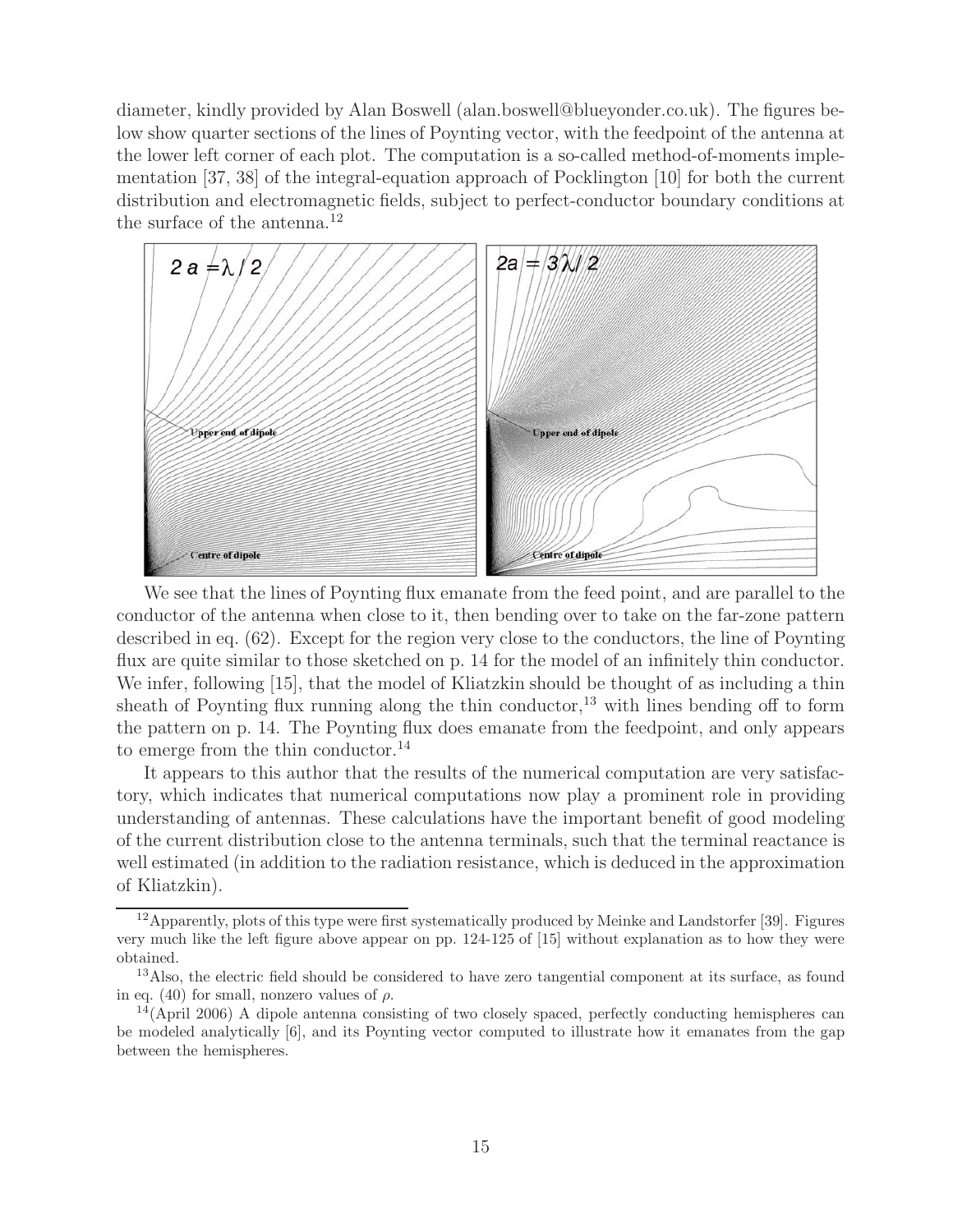## **References**

- [1] H. Hertz, *The Forces of Electrical Oscillations Treated According to Maxwell's Theory*, Ann. d. Phys. **36**, 1 (1889), http://kirkmcd.princeton.edu/examples/EM/hertz\_ap\_36\_1\_89.pdf reprinted in chap. 9 of H. Hertz, *Electric Waves* (Macmillan, 1900), http://kirkmcd.princeton.edu/examples/EM/hertz\_electric\_waves.pdf A translation by O. Lodge appeared in Nature **39**, 402 (1889), http://physics.princeton.edu/~mcdonald/examples/EM/hertz.pdf
- [2] K.T. McDonald, *Radiation in the Near Zone of a Hertzian Dipole* (April 22, 2004), http://kirkmcd.princeton.edu/examples/nearzone.pdf
- [3] K.T. McDonald, *Radiation in the Near Zone of a Small Loop Antenna* (June 7, 2004), http://kirkmcd.princeton.edu/examples/smallloop.pdf
- [4] K.T. McDonald, *Radiation in the Near Zone of a Short, Center-Fed Biconical Antenna* (June 14, 2004), http://kirkmcd.princeton.edu/examples/bicone.pdf
- [5] K.T. McDonald, *Currents in a Center-Fed Linear Dipole Antenna* (June 27, 2007), http://kirkmcd.princeton.edu/examples/transmitter.pdf
- [6] J.D. Jackson, *How an antenna launches its input power into radiation: The pattern of the Poynting vector at and near an antenna*, Am. J. Phys. **74**, 280 (2006), http://kirkmcd.princeton.edu/examples/EM/jackson\_ajp\_74\_280\_06.pdf
- [7] J.H. Poynting, *On the Transfer of Energy in the Electromagnetic Field*, Phil. Trans. Roy. Soc. London **175**, 343 (1884), http://kirkmcd.princeton.edu/examples/EM/poynting\_ptrsl\_175\_343\_84.pdf
- [8] H.P. Williams *Antenna Theory and Design, Vol. 1. Foundations of Antenna Theory* (Pittman, London, 1950).
- [9] J. Aharaoni, *Antennae. An Introduction to Their Theory* (Oxford U. Press, 1946).
- [10] H.C. Pocklington, *Electrical Oscillations in Wires*, Proc. Camb. Phil. Soc. **9**, 324 (1897), http://kirkmcd.princeton.edu/examples/EM/pocklington\_camb\_9\_324\_97.pdf
- [11] J.D. Jackson, *Classical Electrodynamics*, 3rd ed. (Wiley, 1999), http://kirkmcd.princeton.edu/examples/EM/jackson\_ce3\_99.pdf
- [12] L. Brillouin, *Sur l'origine de la r´esistance de rayonnement*, Radio´electricit´e **3**, 147 (April 1922), http://kirkmcd.princeton.edu/examples/EM/brillouin\_radioelectricite\_3\_147\_22.pdf
- [13] H.M. Macdonald, *Electric Radiation from Conductors*, Proc. London Math. Soc. **1**, 459  $(1904)$ , http://kirkmcd.princeton.edu/examples/EM/macdonald\_plms\_1\_459\_04.pdf
- [14] G.E. Albert and J.L. Synge, *The General Problem of Antenna Radiation and the Fundamental Integral Equation, with Application to an Antenna of Revolution – Part I*, Quart. Appl. Math. **6**, 117 (1948), http://kirkmcd.princeton.edu/examples/albert\_qam\_6\_117\_48.pdf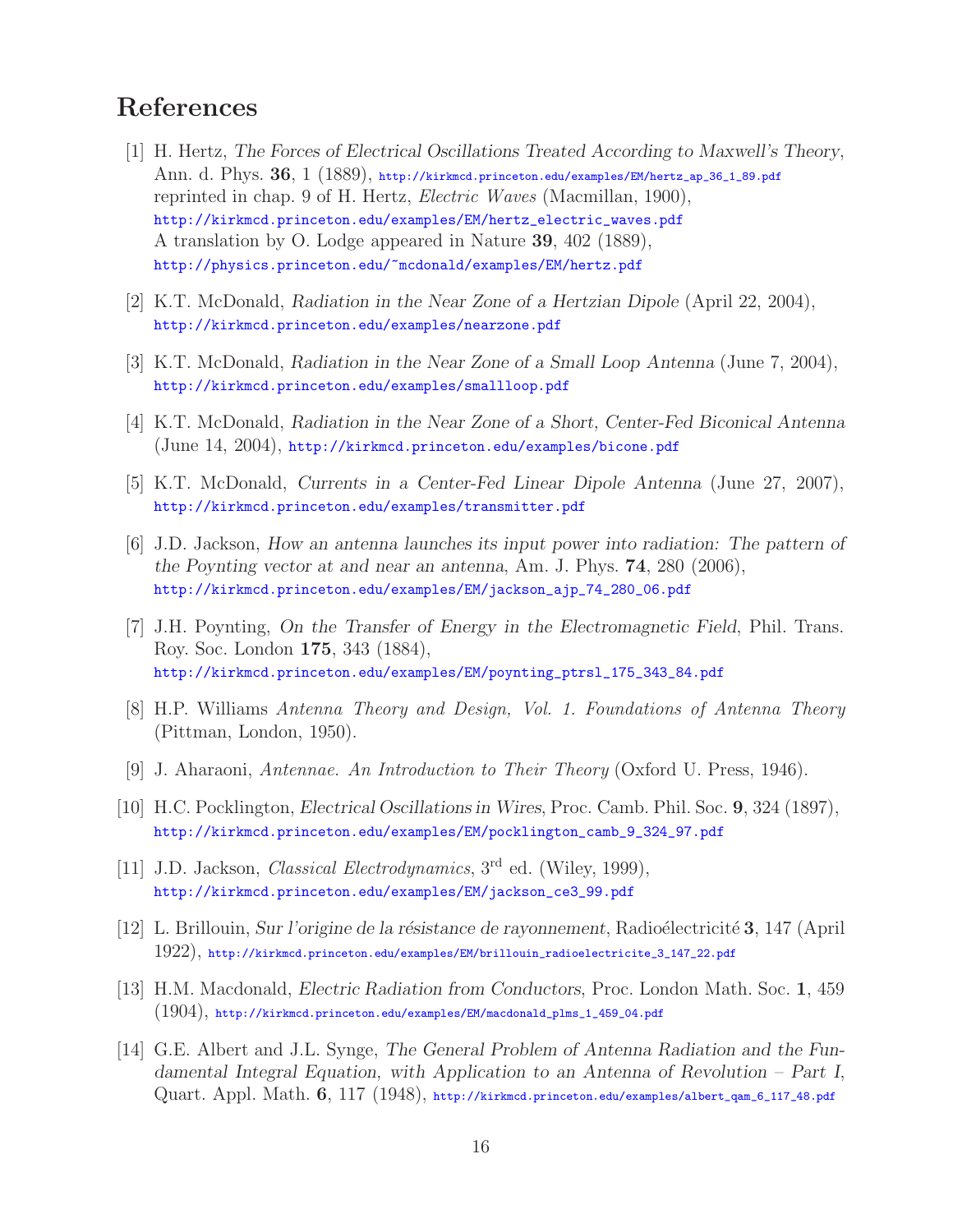- [15] S.A. Schelkunoff and H.T. Friis, *Antennas Theory and Practice* (Wiley, 1952), http://kirkmcd.princeton.edu/examples/EM/schelkunoff\_friis\_antennas.pdf
- [16] A. Sommerfeld, *Electrodynamics* (Academic Press, 1952).
- [17] K.T. McDonald, *Scattering of a Plane Wave by a Small Conducting Sphere* (July 13, 2004), http://kirkmcd.princeton.edu/examples/small\_sphere.pdf
- [18] Kliatzkin, Telegrafia i telefonia bez provodov **1(40)**, 33 (1927).
- [19] A.A. Pistolkors, *The Radiation Resistance of Beam Antennas*, Proc. I.R.E. **17**, 562 (1929), http://kirkmcd.princeton.edu/examples/EM/pistolkors\_pire\_17\_562\_29.pdf
- [20] R. Bechmann, *Calculation of Electric and Magnetic Field Strengths of Any Oscillating Straight Conductors*, Proc. I.R.E. **19**, 461 (1931), http://kirkmcd.princeton.edu/examples/EM/bechmann\_pire\_19\_461\_31.pdf
- [21] R. Bechmann, *On the Calculation of Radiation Resistance of Antennas and Antenna Combinations*, Proc. I.R.E. **19**, 1471 (1931), http://kirkmcd.princeton.edu/examples/EM/bechmann\_pire\_19\_1471\_31.pdf
- [22] J.A. Stratton, *Electromagnetic Theory* (McGraw-Hill, 1941), http://kirkmcd.princeton.edu/examples/EM/stratton\_electromagnetic\_theory.pdf
- [23] S.A. Schelkunoff, *Electromagnetic Waves* (Van Nostrand, 1943), http://kirkmcd.princeton.edu/examples/EM/schelkunoff\_waves\_43.pdf
- [24] R.W.P. King, *The Theory of Linear Antennas* (Harvard U. Press, 1956), http://kirkmcd.princeton.edu/examples/EM/king\_antennas\_56.pdf *The Linear Antenna – Eighty Years of Progress*, Proc. IEEE **55**, 2 (1967), http://kirkmcd.princeton.edu/examples/EM/king\_pieee\_55\_2\_67.pdf
- [25] D.M. Pozar and E.H. Newman, *Analysis of a Monopole Mounted Near an Edge or a Vertex*, IEEE Trans. Ant. Prop. **30**, 401 (1982), http://kirkmcd.princeton.edu/examples/EM/pozar\_ieeetap\_30\_401\_82.pdf
- [26] W.R. Smythe, *Static and Dynamic Electricity*, 3rd ed. (McGraw-Hill, 1968), http://kirkmcd.princeton.edu/examples/EM/smythe\_50.pdf
- [27] S.A. Schelkunoff, *A General Radiation Formula*, Proc. I.R.E. **27**, 660 (1939), http://kirkmcd.princeton.edu/examples/EM/schelkunoff\_pire\_27\_660\_39.pdf
- [28] S.A. Schelkunoff, *Theory of Antennas of Arbitrary Shape and Size*, Proc. I.R.E. **29**, 493 (1941), http://kirkmcd.princeton.edu/examples/EM/schelkunoff\_pire\_29\_493\_41.pdf
- [29] S.A. Schelkunoff, *Advanced Antenna Theory* (Wiley, 1952), http://kirkmcd.princeton.edu/examples/EM/schelkunoff\_advanced\_antenna\_theory.pdf